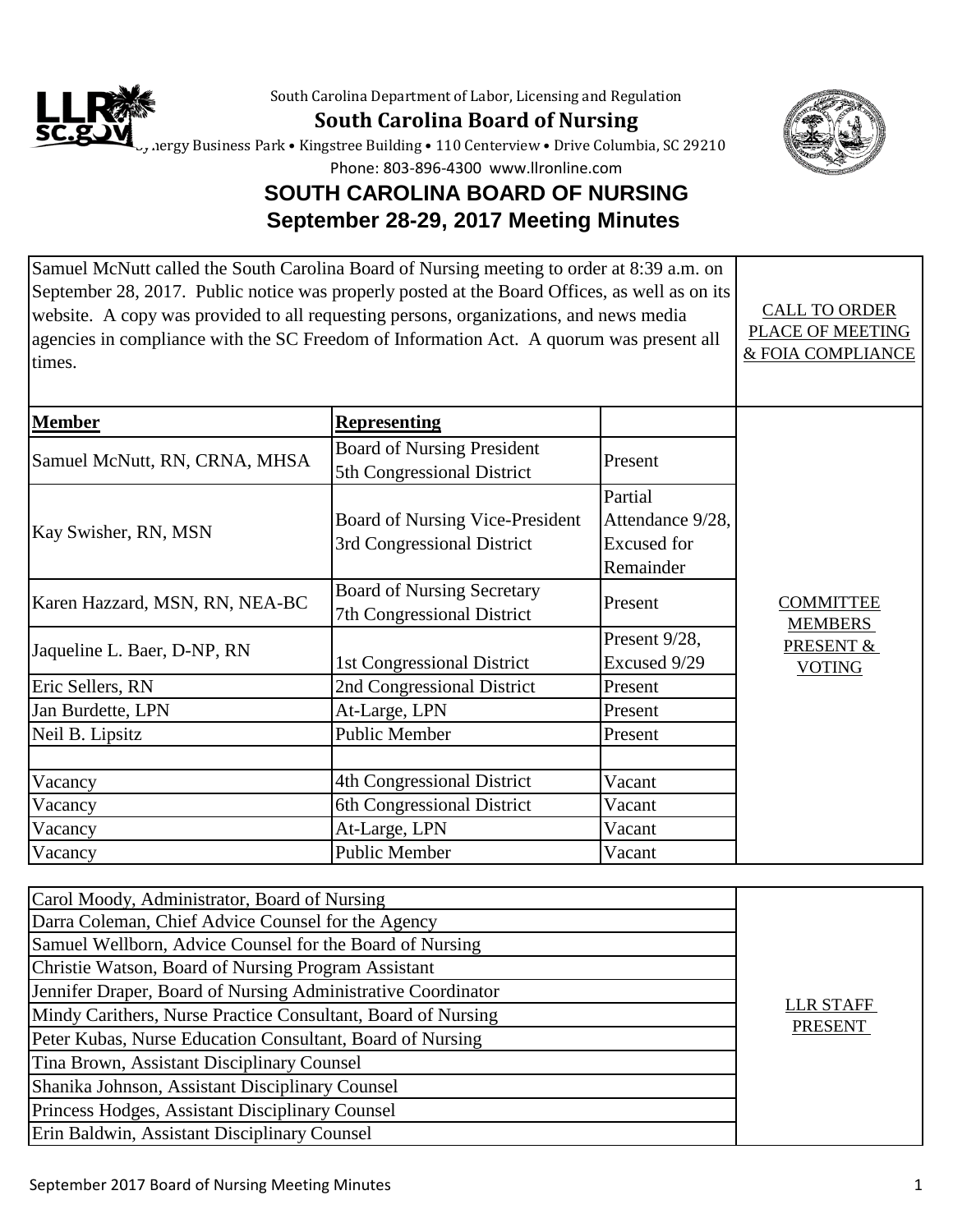| Rowland Alston, Assistant Disciplinary Counsel                                                  |                                      |
|-------------------------------------------------------------------------------------------------|--------------------------------------|
| Megan Flannery, Assistant Disciplinary Counsel                                                  | LLR STAFF PRESENT                    |
| Mark Sanders, Director of the Office of Investigations and Enforcement                          | <b>CONTINUED</b>                     |
|                                                                                                 |                                      |
| Tina Behles, Court Reporter                                                                     |                                      |
|                                                                                                 |                                      |
| Dr. Maureen Dever-Bumba, Representing Florence Darlington Technical College                     |                                      |
| Dr. Thayer McGahee, Representing USC Aiken                                                      |                                      |
| Shana Lee, Representing Marion County School of Practical Nursing                               | <b>PUBLIC</b>                        |
| JoLee Gudmundson, Representing The SC Association of Nurse Anesthetists                         | <b>PRESENT</b>                       |
| Dr. Betsy McDowell, Dr. Timoty Elston and Dr. Maurice Sherrens, Representing Newberry           |                                      |
| College                                                                                         |                                      |
| Lena Warner, Representing the Nursing Practice and Standards Committee                          |                                      |
|                                                                                                 |                                      |
| The agenda was presented to the members for review and approval.                                | APPROVAL OF                          |
|                                                                                                 | <b>AGENDA</b>                        |
|                                                                                                 |                                      |
| Ms. Swisher made a motion to approve the agenda. Ms. Burdette and Ms. Hazzard seconded the      | <b>MOTION</b>                        |
| motion and it carried unanimously.                                                              |                                      |
| The Consent Agenda for the September 28-29, 2017 Board of Nursing Meeting was presented for the |                                      |
| Board's review.                                                                                 |                                      |
|                                                                                                 |                                      |
| A) Budget and Financial Reports                                                                 |                                      |
| b) CE Broker Weekly Reports                                                                     | <b>CONSENT AGENDA</b>                |
| c) AACN Bold Update Editorial: "Guided by Why"                                                  |                                      |
| d) NCSBN- Opioid Toolkit                                                                        |                                      |
| e) Kaplan University Change of Control                                                          |                                      |
| f) American Nurse Today Article: "Robotic Nurses: No Substitute for Real RNs"                   |                                      |
|                                                                                                 |                                      |
| Mr. Lipsitz made a motion to approve the Consent Agenda. Mr. Sellers seconded the motion and it |                                      |
| carried unanimously.                                                                            | <b>MOTION</b>                        |
|                                                                                                 |                                      |
| The July 27-28, 2017 Board of Nursing Meeting Minutes were presented to the Board for their     |                                      |
| review and approval.                                                                            | <b>APPROVAL OF</b><br><b>MINUTES</b> |
|                                                                                                 |                                      |
| Ms. Swisher made a motion to amend the Minutes to reflect approval of the Consent Agenda at the |                                      |
| July 2017 meeting. Ms. Burdette seconded the motion and it carried unanimously.                 | <b>MOTION</b>                        |
|                                                                                                 |                                      |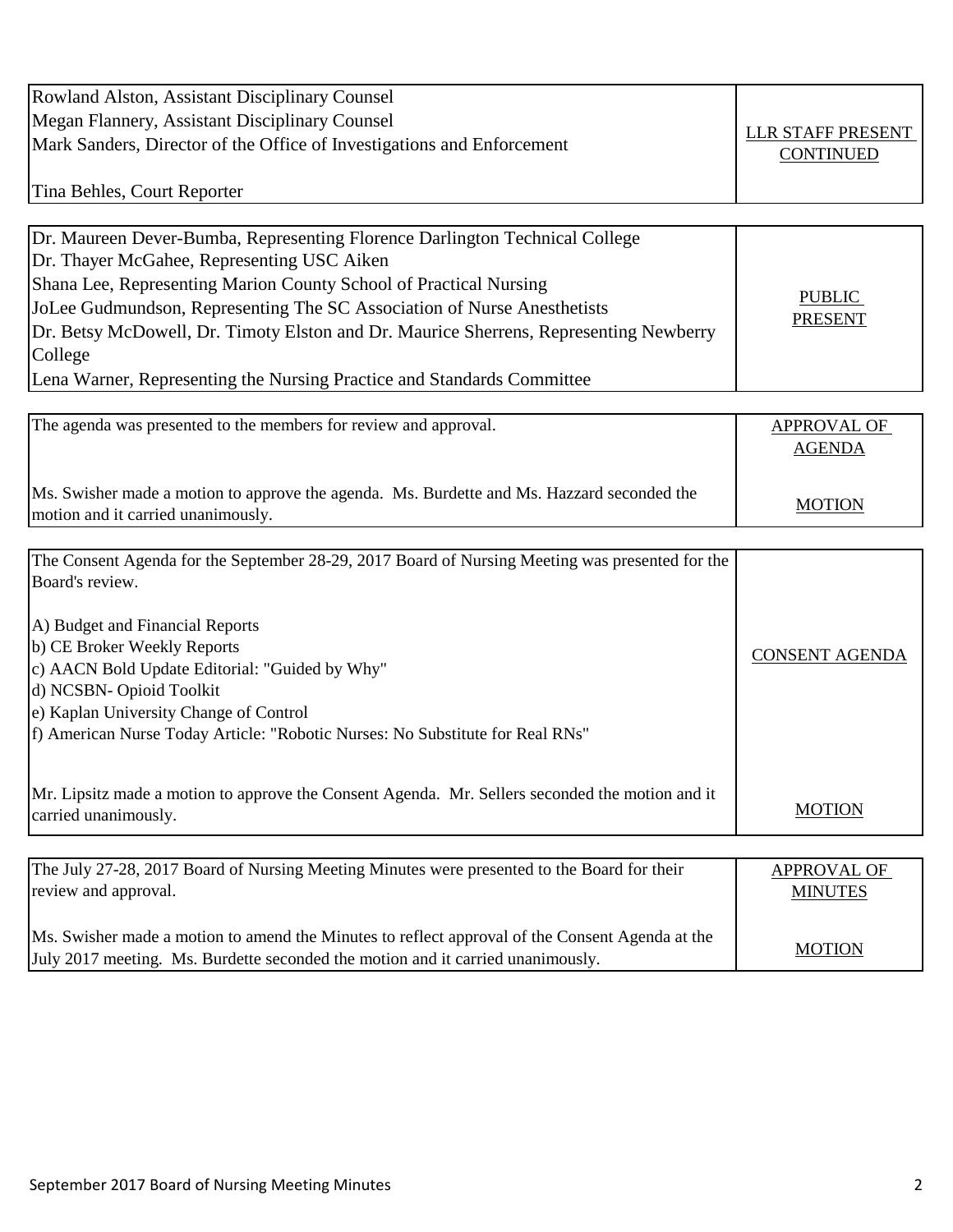| Dr. Maureen Dever-Bumba appeared before the Board representing Florence Darlington Technical          |                   |
|-------------------------------------------------------------------------------------------------------|-------------------|
| College's Associates Degree in Nursing Program as a follow-up to an previous appearance in May        |                   |
| 2017. Dr. Dever-Bumba appeared at May's meeting in response to a Citation for 2016 NCLEX              |                   |
| Passing Rate Deficiency. Dr. Dever-Bumba told the Board members about some of the changes that        |                   |
| Florence Darlington has made to improve their scores, which they have been implementing this year.    |                   |
| Changes include the following: changes to their grading scale, including the elimination of rounding; |                   |
| changes to the admission policies, including an increase to the GPA requirements; changes to mid-     |                   |
| curricular testing including the TEAS test and implementation of the HESI examination; curriculum     |                   |
| changes, including changes to the Complex Nursing Class; the full implementation of their             |                   |
| remediation plan, which was presented to the Board at a prior meeting; changes to the students'       |                   |
| clinical experience.                                                                                  |                   |
|                                                                                                       | FOR ACTION:       |
| Dr. Dever-Bumba stated that the students whose scores are reflected in the Second Quarter 2017        | <b>EDUCATAION</b> |
| NCLEX scores were not students who benefited from any of these changes. She further stated that       | <b>FLORENCE</b>   |
| the changes will be reflected starting in the Third Quarter 2017 NCLEX scores, and the August         | <b>DARLINGTON</b> |
| graduates appear to be doing significantly better. Dr. Dever-Bumba also discussed some of the         | TECHNICAL COLLEGE |
| instructions and guidance given to students, including an instruction to take the exam as quickly as  | (ADN PROGRAM)     |
| possible upon graduation and to not use the NCLEX as a practice test. Beginning with the Fall 2017    |                   |
| semester, the courses were realigned to move pharmacology and other courses to the first semester.    |                   |
| After her presentation, the Board members asked follow-up questions about the admission               |                   |
| requirements. Dr. Dever-Bumba stated that the Administration is fully on board and supports the       |                   |
| changes necessary to improve the scores, which includes the changes to the admission requirements     |                   |
| and not waiving any requirements. She stated that nothing was off the table for the future and that   |                   |
| she believes they are beginning to see changes but a lot of work will need to be done to see the full |                   |
| impact necessary.                                                                                     |                   |

| Ms. Swisher made a motion to go into Executive Session for the purpose of receiving legal counsel.<br>Mr. Lipsitz seconded and the motion carried unanimously.                              | <b>MOTION</b> |
|---------------------------------------------------------------------------------------------------------------------------------------------------------------------------------------------|---------------|
| Mr. Lipsitz made a motion to leave Executive Session. Ms. Hazzard seconded the motion and it<br>carried unanimously. It is noted that no official actions taken while in Executive Session. | <b>MOTION</b> |

Ms. Swisher made a motion to accept the information presented by Dr. Dever-Bumba and to have Florence Darlington Technical College return before the Board in January 2018 after two more NCLEX data points are available. Ms. Burdette seconded the motion and it carried unanimously.

| Dr. Dever-Bumba also appeared before the Board representing Florence Darlington Technical          |                          |
|----------------------------------------------------------------------------------------------------|--------------------------|
| College's Practical Nursing Program. Dr. Dever-Bumba stated that Florence Darlington Technical     | FOR ACTION:              |
| College underwent a self-study last year and has implemented curriculum changes based on the       | <b>EDUCATION:</b>        |
| results. Dr. Dever-Bumba stated the total number of credit hours have not changed, but the courses | <b>FLORENCE</b>          |
| have been realigned to allow more instruction for the care of elderly adults and management in the | <b>DARLINGTON</b>        |
| long-term care environment.                                                                        | <b>TECHNICAL COLLEGE</b> |
|                                                                                                    | (PN PROGRAM)             |
|                                                                                                    |                          |

**MOTION**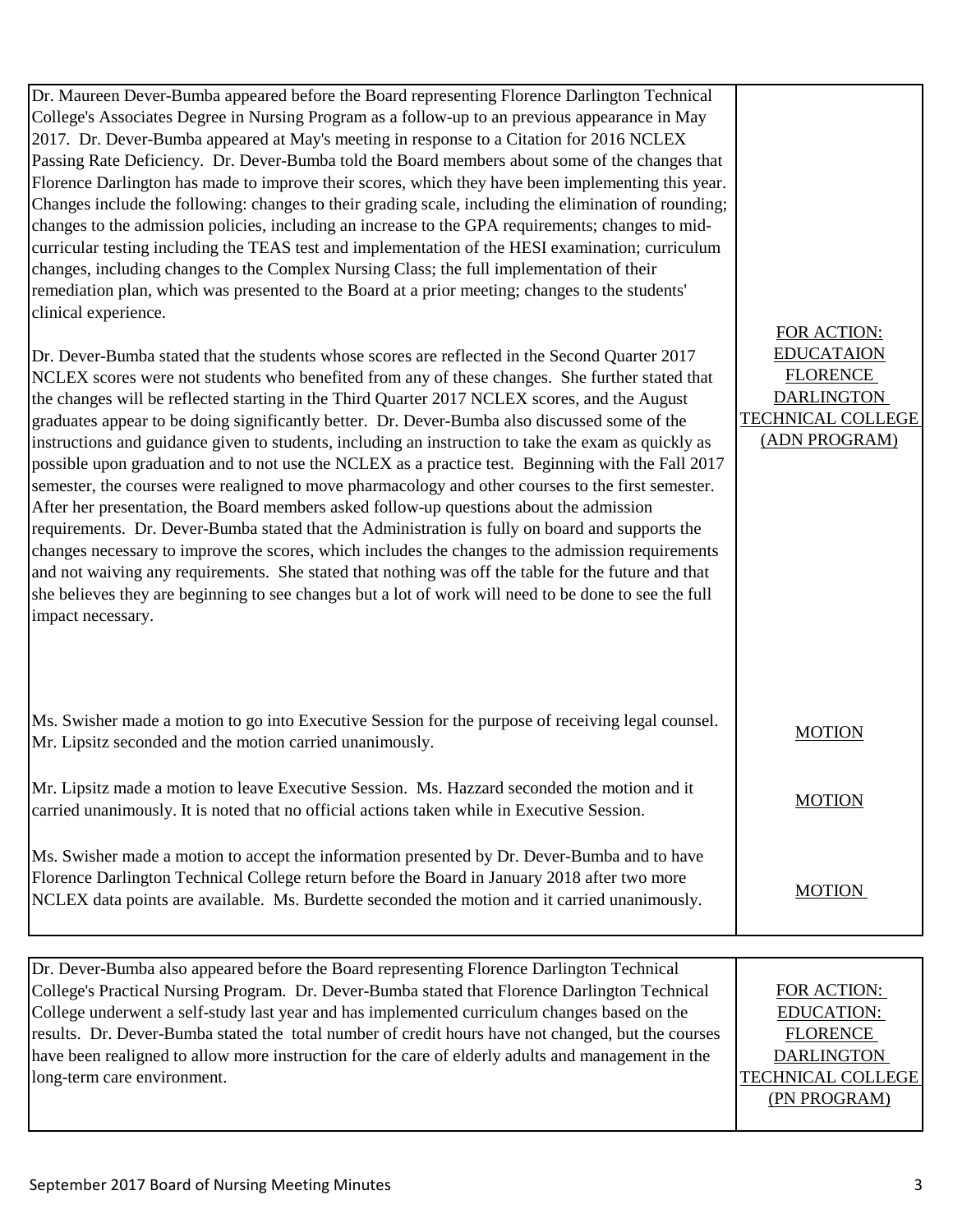| Ms. Swisher made a motion to approve the changes. Ms. Burdette seconded the motion and it carried<br>unanimously.                                                                                                                                                                                                                                                                                                                                                                                                                                                                                                                                                                                                                                                                                                                                                           | <b>MOTION</b>                                                                                                                                        |
|-----------------------------------------------------------------------------------------------------------------------------------------------------------------------------------------------------------------------------------------------------------------------------------------------------------------------------------------------------------------------------------------------------------------------------------------------------------------------------------------------------------------------------------------------------------------------------------------------------------------------------------------------------------------------------------------------------------------------------------------------------------------------------------------------------------------------------------------------------------------------------|------------------------------------------------------------------------------------------------------------------------------------------------------|
| Dr. Thayer McGahee appeared before the Board representing the University of South Carolina-<br>Aiken's Bachelors Degree in Nursing. Dr. McGahee requested permission to use Candice Floyd as a<br>preceptor for the second half of the Fall 2017 semester. Because Ms. Floyd was a December 2015<br>graduate, she does not meet the two year requirement. Dr. McGahee stated that they have sought<br>other preceptors but there is a lot of competition in their area for preceptors. Ms. Floyd holds a<br>Bachelors Degree in Nursing from USC Aiken, so Dr. McGahee feels that they are aware of her<br>history and she states that Ms. Floyd comes recommended by her manager who will allow her to<br>precept. The clinical faculty who will be supervising are very experienced and will be extra vigilant<br>knowing that she has less than two years of experience. | FOR ACTION:<br><b>EDUCATION:</b><br><b>UNIVERSITY OF</b><br><b>SOUTH CAROLINA</b><br><b>AIKEN REQUEST FOR</b><br><b>PRECEPTOR</b><br><b>APPROVAL</b> |
| Ms. Swisher made a motion to approve the use of Ms. Floyd as a preceptor. Ms. Burdette seconded<br>the motion and it carried unanimously.                                                                                                                                                                                                                                                                                                                                                                                                                                                                                                                                                                                                                                                                                                                                   | <b>MOTION</b>                                                                                                                                        |
| Ms. Shana Lee appeared before the Board representing the Marion County School of Practical<br>Nursing. Ms. Lee stated that she recently took over as the coordinator for the Marion County School<br>of Practical Nursing, which is an established LPN program in the state. She states that she is before<br>the Board seeking approval of an adjunct professor. Ms. Lee stated that the previous coordinator told<br>her that the faculty member was approved up until November 2017 from a previous appearance last<br>year. Ms. Lee states that the school district has put out a search for a candidate and only two people,<br>who were both unqualified, applied for the position. They would like to continue using the current<br>adjunct faculty member, who holds an Associates Degree in Nursing.                                                               | FOR ACTION:<br><b>EDUCATION: MAIRON</b><br><b>COUNTY SCHOOL OF</b><br>PRACTICAL NURSING                                                              |
| Ms. Swisher made a motion to accept the request for the adjunct applicant to continue for a period of<br>one year. Ms. Burdette seconded the motion and it carried unanimously.                                                                                                                                                                                                                                                                                                                                                                                                                                                                                                                                                                                                                                                                                             | <b>MOTION</b>                                                                                                                                        |
| Ms. Jolee Gudmundson, the Executive Director for the South Carolina Association of Nurse<br>Anesthetists, appeared before the Board seeking approval of the proposed CRNA New<br>Employment/Change of Practice Form. Ms. Gudmundson told the Board about the group who<br>worked on the changes and that she believes the changes are necessary because CRNAs have<br>different requirements than APRNs. She believes that the proposed form is streamlined and will be<br>less confusing to the practitioner completing the form.<br>Mr. Sellers made a motion to approve the Change of Practice Form changes. Ms. Hazzard seconded                                                                                                                                                                                                                                        | FOR ACTION:<br>PROPOSED CRNA<br>NEW EMPLOYMENT/<br><b>CHANGE OF</b><br>PRACTICE FORM                                                                 |
| the motion and it carried unanimously.                                                                                                                                                                                                                                                                                                                                                                                                                                                                                                                                                                                                                                                                                                                                                                                                                                      | <b>MOTION</b>                                                                                                                                        |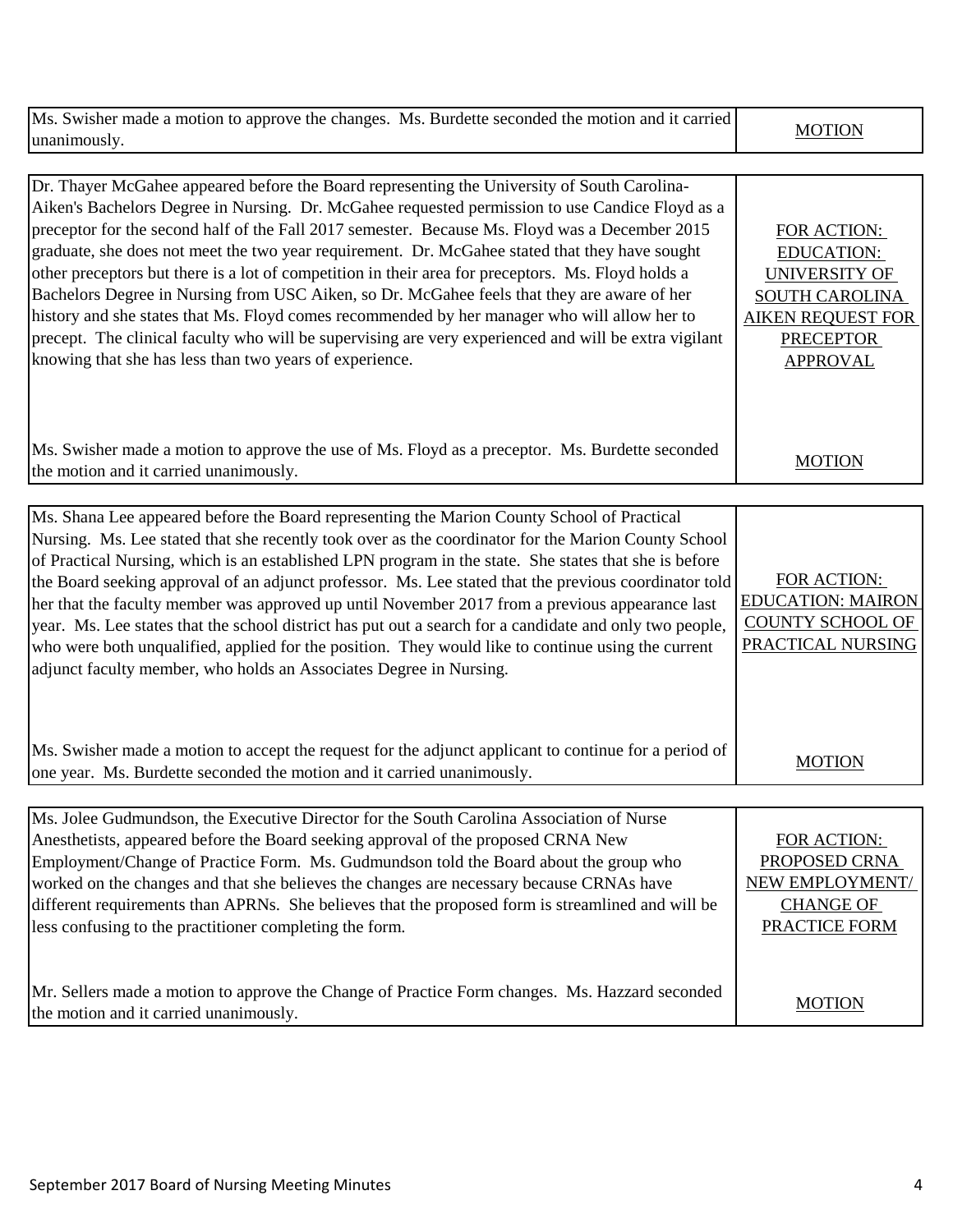| Dr. Betsy McDowell, Dr. Timothy Elston and Dr. Maurice Scherrens appeared before the Board<br>representing Newberry College's Bachelors Degree in Nursing program in response to a Citation for<br>2016 NCLEX Passing Rate Deficiency. Dr. McDowell reviewed changes that were listed in<br>materials provided to the Board members, a brief summary of which includes:<br>the utilization of ATI resources throughout the curriculum, the addition of formal NCLEX<br>preparation and readiness activities throughout the final semester of the nursing curriculum, changes<br>to the curriculum to include the inclusion of NCLEX style questions on all nursing courses and a<br>conversion to computerized testing, maintenance of the partnership with Lexington Medical Center,<br>consultation with other successful BSN programs in the state to learn measures that have helped with<br>their success, and the current curriculum mapping program that should be completed during the Fall<br>2017 semester. After the presentation, the Board members had follow-up questions regarding the<br>clinical instruction, meetings with the students and faculty and the continuing education and training<br>of faculty members. | FOR ACTION:<br><b>EDUCATION:</b><br>NEWBERRY COLLEGE |
|----------------------------------------------------------------------------------------------------------------------------------------------------------------------------------------------------------------------------------------------------------------------------------------------------------------------------------------------------------------------------------------------------------------------------------------------------------------------------------------------------------------------------------------------------------------------------------------------------------------------------------------------------------------------------------------------------------------------------------------------------------------------------------------------------------------------------------------------------------------------------------------------------------------------------------------------------------------------------------------------------------------------------------------------------------------------------------------------------------------------------------------------------------------------------------------------------------------------------------------|------------------------------------------------------|
| Ms. Swisher made a motion to go into Executive Session for the purpose of receiving legal counsel.<br>Mr. Lipsitz seconded the motion and it carried unanimously.                                                                                                                                                                                                                                                                                                                                                                                                                                                                                                                                                                                                                                                                                                                                                                                                                                                                                                                                                                                                                                                                      | <b>MOTION</b>                                        |
| Ms. Swisher made a motion to leave Executive Session. Ms. Hazzard seconded the motion and it<br>carried unanimously. It is noted that no official actions were taken while in Executive Session.                                                                                                                                                                                                                                                                                                                                                                                                                                                                                                                                                                                                                                                                                                                                                                                                                                                                                                                                                                                                                                       | <b>MOTION</b>                                        |
| Mr. Lipsitz made a motion to accept the information presented and for Newberry College to return to<br>the January 2018 meeting to give an update on the program. Ms. Hazzard seconded the motion and it<br>carried unanimously.                                                                                                                                                                                                                                                                                                                                                                                                                                                                                                                                                                                                                                                                                                                                                                                                                                                                                                                                                                                                       | <b>MOTION</b>                                        |

| Ms. Lena Warner, chairperson for the Nursing Practice and Standards Committee appeared before the      |                                          |
|--------------------------------------------------------------------------------------------------------|------------------------------------------|
| Board to present an update on Advisory Opinions (AO) that had been reviewed and/or revised by the      |                                          |
| committee for the Board's approval.                                                                    |                                          |
| Ms. Warner states that AO #: 2, 8, 12, 14, 32, 48 and 64 were reviewed with no changes.                |                                          |
| The revision to AO #6 includes the addition of a hyperlink to the devices chart.                       |                                          |
| The revisions to AO #10 and AO #16 include an editorial changes to make the wording more               |                                          |
| consistent as "State Board of Nursing."                                                                |                                          |
| The revisions to AO #18 an AO #22 also include editorial change to make the wording more               | FOR ACTION:                              |
| consistent with the bolding of the word "NOT."                                                         | PRACTICE:                                |
| The revision to $AO$ #24 was a simple update to the dates listed at the top under review and revision. | <b>NURSING PRACTICE</b>                  |
| The revision to AO #26 was the inclusion of the hyperlink to the devices chart.                        | <b>AND STANDARDS</b><br><b>COMMITTEE</b> |
| The revision to AO #36 includes the removal of "Institutions Record" to be changed to "Employee"       | <b>UPDATES</b>                           |
| File."                                                                                                 |                                          |
| The revision to AO #40 included a link to the position statement on physical examinations by RNs       |                                          |
| and also the bolding of the word "NOT" for consistency.                                                |                                          |
| The revisions to AO #42 and AO #56 include the addition of the word "State" for consistency so that    |                                          |
| it reads "State Board of Nursing."                                                                     |                                          |
|                                                                                                        |                                          |
|                                                                                                        |                                          |
|                                                                                                        |                                          |
| Ms. Hazzard made a motion to accept Advisory Opinions #2, 8, 12, 14, 32, 48 and 64 with no             |                                          |
| changes. Mr. Sellers seconded the motion and it carried unanimously.                                   | <b>MOTION</b>                            |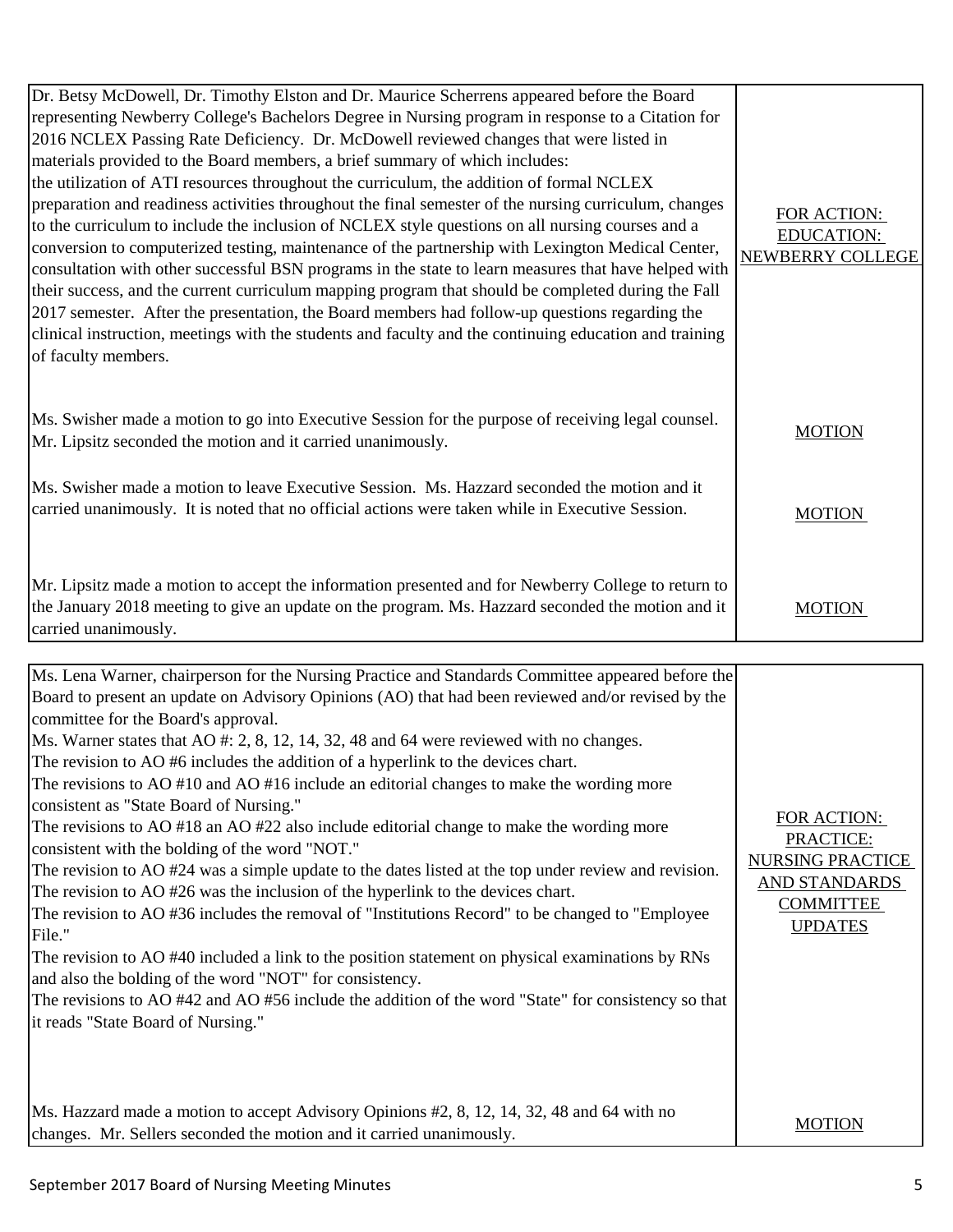| Ms. Swisher made a motion to approve the changes to Advisory Opinion #6. Mr. Lipsitz seconded<br>the motion and it carried unanimously.                | <b>MOTION</b> |
|--------------------------------------------------------------------------------------------------------------------------------------------------------|---------------|
| Ms. Hazzard made a motion to accept Advisory Opinion #10 with the revisions as stated. Mr. Sellers<br>seconded and the motion carried unanimously.     | <b>MOTION</b> |
| Ms. Swisher made a motion to approve Advisory Opinion #16 with changes. Mr. Lipsitz seconded<br>the motion and it carried unanimously.                 | <b>MOTION</b> |
| Ms. Swisher made a motion to accept Advisory Opinion #18 with changes. Ms. Hazzard seconded<br>the motion and it carried unanimously.                  | <b>MOTION</b> |
| Ms. Hazzard made a motion to accept Advisory Opinion #22 with revisions as stated. Mr. Lipsitz<br>seconded the motion and it carried unanimously.      | <b>MOTION</b> |
| Ms. Hazzard made a motion to approve Advisory Opinion #24. Ms. Swisher seconded the motion<br>and it carried unanimously.                              | <b>MOTION</b> |
| Ms. Swisher made a motion to approve Advisory Opinion #26 with the addition. Ms. Hazzard<br>seconded the motion and it carried unanimously.            | <b>MOTION</b> |
| Mr. Sellers made a motion to approve Advisory Opinion #36. Mr. Lipsitz seconded the motion and it<br>carried unanimously.                              | <b>MOTION</b> |
| Ms. Hazzard made a motion to accept the revisions to Advisory Opinion #40 as presented. Mr.<br>Sellers seconded the motion and it carried unanimously. | <b>MOTION</b> |
| Ms. Swisher made a motion to approve Advisory Opinion #42 with changes. Ms. Hazzard seconded<br>the motion and it carried unanimously.                 | <b>MOTION</b> |
| Ms. Swisher made a motion to approve Advisory Opinion #56 with the addition as stated. Ms.<br>Hazzard seconded the motion and it carried unanimously.  | <b>MOTION</b> |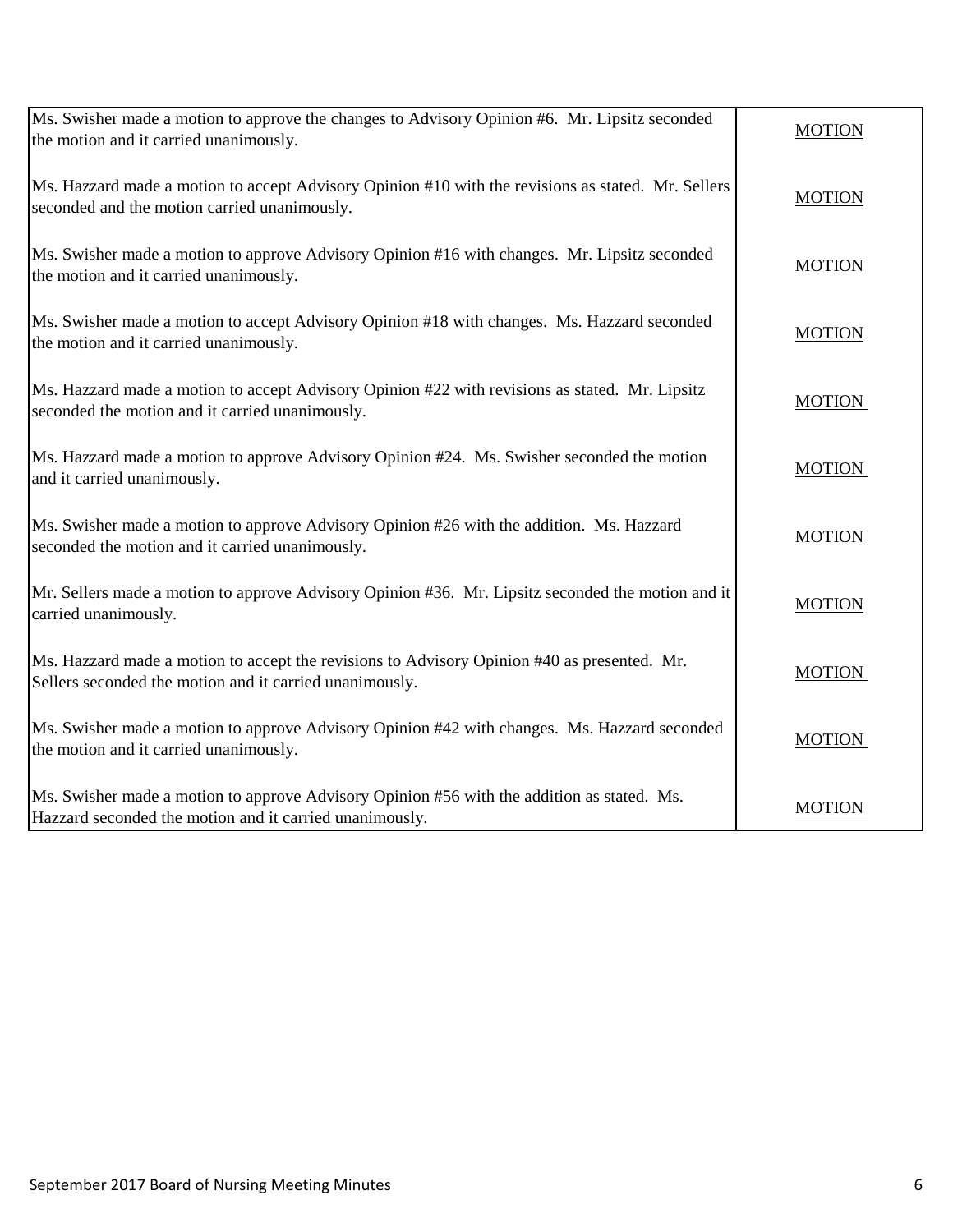| Darra Coleman, Esquire, Chief Advice Counsel for the Agency, appeared before the Board to present<br>the Administration of Neuromodulators Joint Opinion (Joint Opinion). The Healthcare Collaborative<br>Committee, consisting of the Board of Nursing, the Board of Medical Examiners and the Board of<br>Dentistry, met in June 2017 to begin development of the Joint Opinion, a copy of which was provided<br>for the Board's review. Prior to the Joint Opinion each of the Board's represented in the committee<br>had issued their own Opinion on the use of neuromodulators, particularly Botox. For consistency, a<br>Joint Opinion was sought on the issue. The committee determined several areas that were important<br>to emphasize in the Joint Opinion. The first is that there needs to be special education and training<br>on the pharmacology of the injectables and that competency should be demonstrated and<br>documented. Secondly, they emphasized the importance of the establishment of a bona fide<br>physician or practitioner relationship with the patient, including the development of a patient record<br>for the encounter and the capturing of informed consent. Next, the committee wanted to ensure<br>adherence to both the FDA and the manufacturer's recommendations. Further, the committee desired<br>emphasis that the treatment be delivered in the appropriate clinical setting. The committee also<br>wanted to ensure that a distinction is drawn between which injections were delegable and which were<br>not. The committee determined that injections for cosmetic use are delegable with proper training<br>and while under the immediate supervision of the practioner who is on site and readily available for<br>any problems. The committee determined that the use of injectables for any non-cosmetic procedure<br>is absolutely non-delegable and must be performed by the practitioner. Finally, the committee | FOR ACTION:<br><b>ADMINISTRATION OF</b><br>NEURO-<br><b>MODULATORS JOINT</b><br><b>OPINION</b> |
|------------------------------------------------------------------------------------------------------------------------------------------------------------------------------------------------------------------------------------------------------------------------------------------------------------------------------------------------------------------------------------------------------------------------------------------------------------------------------------------------------------------------------------------------------------------------------------------------------------------------------------------------------------------------------------------------------------------------------------------------------------------------------------------------------------------------------------------------------------------------------------------------------------------------------------------------------------------------------------------------------------------------------------------------------------------------------------------------------------------------------------------------------------------------------------------------------------------------------------------------------------------------------------------------------------------------------------------------------------------------------------------------------------------------------------------------------------------------------------------------------------------------------------------------------------------------------------------------------------------------------------------------------------------------------------------------------------------------------------------------------------------------------------------------------------------------------------------------------------------------------------------------------------------------------------------------------------------------------|------------------------------------------------------------------------------------------------|
| emphasized the shared responsibility for patient safety. One of the Board members noted a spelling<br>error in the document. Another Board member asked about the Board of Pharmacy and whether<br>pharmacists are able to deliver Neuromodulators. Ms. Coleman noted that the South Carolina State<br>Board of Pharmacy regulations prevent pharmacists from delivering Neuromodulators. Finally, the<br>Board requested a comma be added in the opening statement.                                                                                                                                                                                                                                                                                                                                                                                                                                                                                                                                                                                                                                                                                                                                                                                                                                                                                                                                                                                                                                                                                                                                                                                                                                                                                                                                                                                                                                                                                                         |                                                                                                |
| Ms. Swisher made a motion to approve the Joint Advisory Opinion on Administration of<br>Neuromodulators to include the changes discussed. Ms. Burdette seconded the motion and it carried<br>unanimously.                                                                                                                                                                                                                                                                                                                                                                                                                                                                                                                                                                                                                                                                                                                                                                                                                                                                                                                                                                                                                                                                                                                                                                                                                                                                                                                                                                                                                                                                                                                                                                                                                                                                                                                                                                    | <b>MOTION</b>                                                                                  |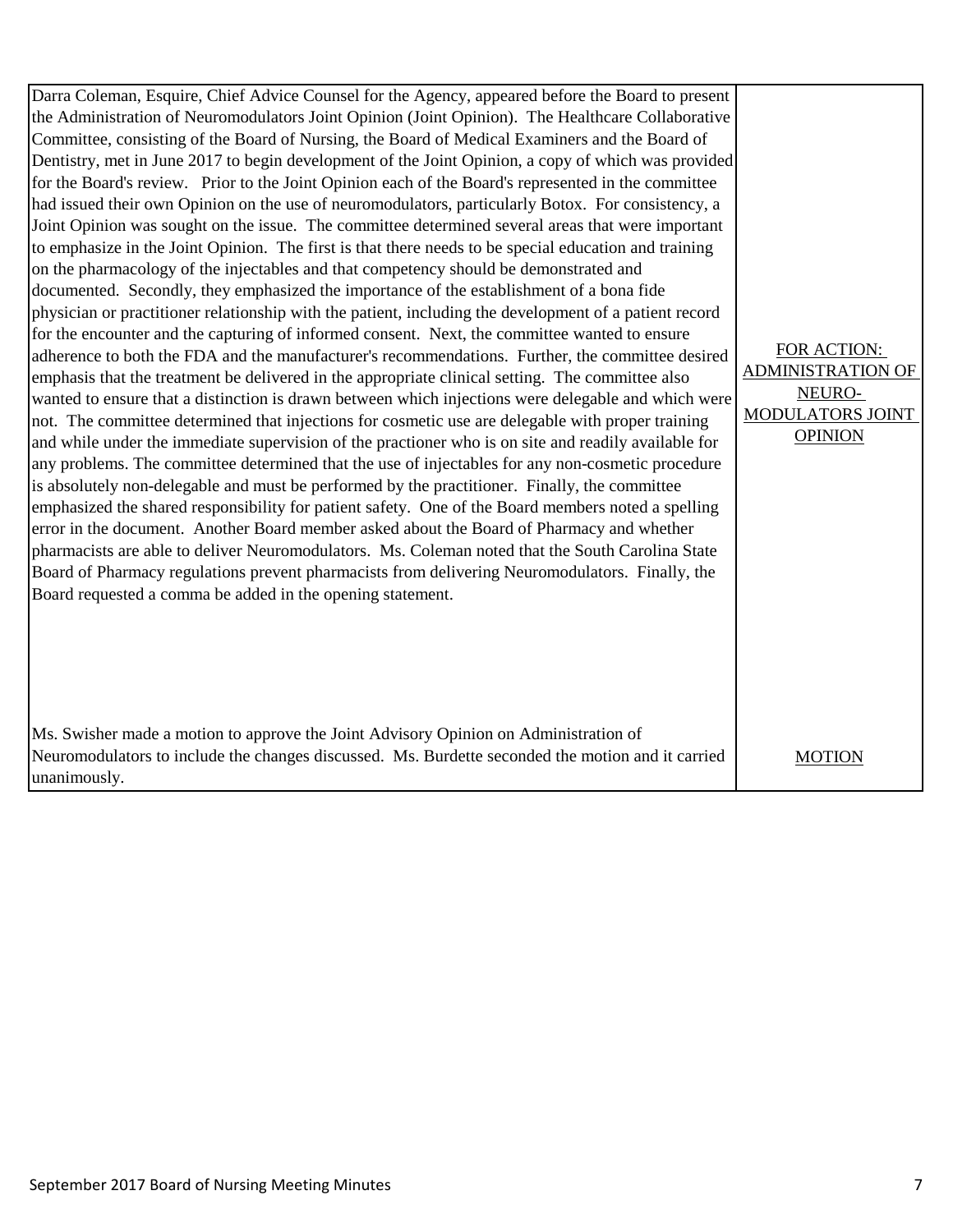| Darra Coleman, Chief Advice Counsel for the Agency and Sam Wellborn, Advice Counsel for the<br>Board of Nursing, presented an update on the Governor's Executive Order related to regulations. All<br>regulations must be reviewed to determine if updates or deletions are appropriate. At their last<br>meeting, the Board of Nursing decided to table discussion of Chapter 91, Article 2 until after the<br>Advisory Committee on Nursing Education (ACONE) had discussed the revisions and provided<br>feedback. The Board also tabled discussion of the enhanced Nurse Licensure Compact (eNLC)<br>regulations.<br>Ms. Coleman provided an update on the language that will need to be removed related to the Nurse<br>Licensure Compact (NLC) ending and the eNLC beginning in January 2018. When the eNLC goes<br>into effect, anticipated for January 2018, the NLC language will still be part of the regulations<br>because the legislative process will not be complete at that time. At the time that the eNLC goes into<br>effect, we will be governed by those regulations, even though the old language will still be listed in<br>the regulations. The language related to the compact is within Chapter 91, Article 1 of the South<br>Carolina Code of State Regulations.<br>Mr. Wellborn presented a summary of the August 29, 2017 ACONE discussion on Chapter 91,<br>Article 2. They approved language during the meeting and have also identified where other language<br>needs to be changed related to simulation as a clinical experience. ACONE tabled further discussion<br>of simulation until their work group could further research and meet to discuss their<br>recommendations. The purpose of the discussion in this meeting was to identify the regulations<br>contained in Chapter 91, Article 2 for later revision. | FOR ACTION:<br><b>REGULATORY</b><br><b>REVIEW</b>                                                           |
|----------------------------------------------------------------------------------------------------------------------------------------------------------------------------------------------------------------------------------------------------------------------------------------------------------------------------------------------------------------------------------------------------------------------------------------------------------------------------------------------------------------------------------------------------------------------------------------------------------------------------------------------------------------------------------------------------------------------------------------------------------------------------------------------------------------------------------------------------------------------------------------------------------------------------------------------------------------------------------------------------------------------------------------------------------------------------------------------------------------------------------------------------------------------------------------------------------------------------------------------------------------------------------------------------------------------------------------------------------------------------------------------------------------------------------------------------------------------------------------------------------------------------------------------------------------------------------------------------------------------------------------------------------------------------------------------------------------------------------------------------------------------------------------------------------------------------------------------------------|-------------------------------------------------------------------------------------------------------------|
| Mr. Sellers made a motion to begin the process to repeal Regulation 91, Article 1 to ensure<br>compliance with the Enhanced Nurse Licensure Compact which is now embodied in the South<br>Carolina Code of Laws. Mr. Lipsitz seconded the motion and it was carried unanimously.                                                                                                                                                                                                                                                                                                                                                                                                                                                                                                                                                                                                                                                                                                                                                                                                                                                                                                                                                                                                                                                                                                                                                                                                                                                                                                                                                                                                                                                                                                                                                                         | <b>MOTION</b>                                                                                               |
| Ms. Hazzard made a motion authorizing their advice counsel to identify Regulation 91, Article 2 as a<br>regulation that the Board intends to amend. Ms. Burdette seconded the motion and it carried<br>unanimously.                                                                                                                                                                                                                                                                                                                                                                                                                                                                                                                                                                                                                                                                                                                                                                                                                                                                                                                                                                                                                                                                                                                                                                                                                                                                                                                                                                                                                                                                                                                                                                                                                                      | <b>MOTION</b>                                                                                               |
|                                                                                                                                                                                                                                                                                                                                                                                                                                                                                                                                                                                                                                                                                                                                                                                                                                                                                                                                                                                                                                                                                                                                                                                                                                                                                                                                                                                                                                                                                                                                                                                                                                                                                                                                                                                                                                                          |                                                                                                             |
| Mr. McNutt gave a summary of the September Nominations Committee meeting. The Nominations<br>Committee voted to recommend Angela Stanley, Sally Potts and Connie Spykerman as Expert Case<br>Reviewers and Arnell Kithcart to the Nursing Practice and Standards Committee.                                                                                                                                                                                                                                                                                                                                                                                                                                                                                                                                                                                                                                                                                                                                                                                                                                                                                                                                                                                                                                                                                                                                                                                                                                                                                                                                                                                                                                                                                                                                                                              | PRESIDENT'S REPORT:<br><b>FOR APPROVAL:</b><br><b>REPORT FROM</b><br><b>NOMINATIONS</b><br><b>COMMITTEE</b> |
| Mr. Sellers made a motion to approve the Nomination Committee's recommendation for Ms. Stanley,<br>Ms. Potts and Ms. Spykerman as Expert Case Reviewers and Ms. Kithcart as a member of the<br>Nursing Practice and Standards Committee. Ms. Swisher seconded the motion and it carried                                                                                                                                                                                                                                                                                                                                                                                                                                                                                                                                                                                                                                                                                                                                                                                                                                                                                                                                                                                                                                                                                                                                                                                                                                                                                                                                                                                                                                                                                                                                                                  | <b>MOTION</b>                                                                                               |

unanimously.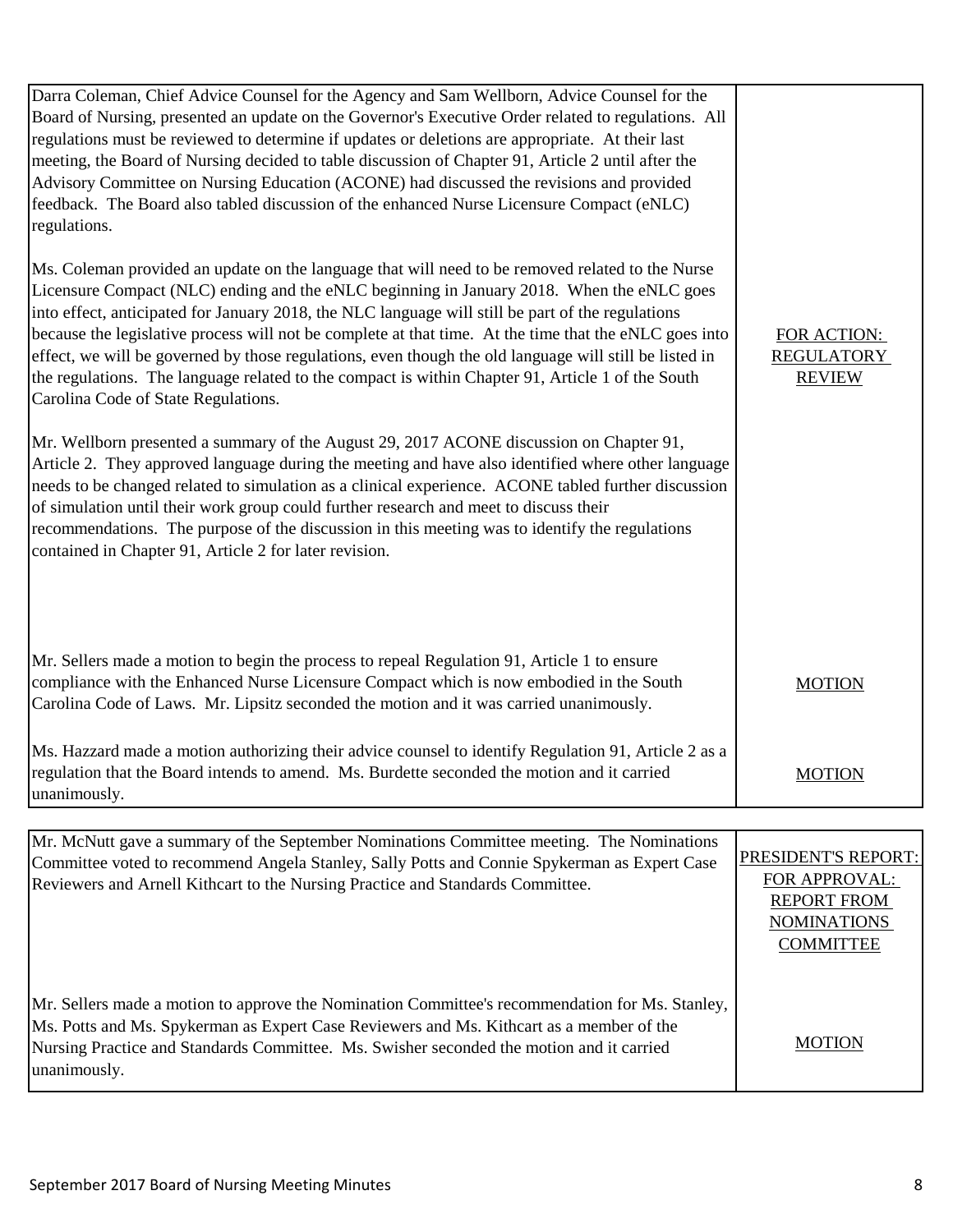| Ms. Coleman and Mr. McNutt presented information about the recent Governor's Opioid Summit to<br>the Board. Over 600 people attended from around the state, representing law enforcement<br>professionals and clinicians of all types. Mr. McNutt was one of the speakers on part of the summit<br>that was designed for clinicians, which also included the presidents of the Board of Medical<br>Examiners and the Board of Pharmacy. They discussed the new prescribing guidelines and the<br>Naloxone dispensing guidelines, which allows for the dispensing of Naloxone by a Pharmacist<br>without a prescription. One of the issues that has come up about the Naloxone guideline was that it<br>did not address insurance coverage. Naloxone may be covered for an individual when it is dispensed<br>to that individual but not when it is dispensed to a care giver. Mr. McNutt also presented information<br>on how the opioid epidemic has affected the licensed healthcare professionals at the summit.<br>Nursing has been hit particularly hard due to the large number of licensees. Ms. Coleman and Mr.<br>McNutt went on to further discuss the various panels and presentations that took place during the<br>summit. | PRESIDENT'S REPORT:<br>FOR INFORMATION:<br><b>OPIOID SUMMIT</b> |
|-----------------------------------------------------------------------------------------------------------------------------------------------------------------------------------------------------------------------------------------------------------------------------------------------------------------------------------------------------------------------------------------------------------------------------------------------------------------------------------------------------------------------------------------------------------------------------------------------------------------------------------------------------------------------------------------------------------------------------------------------------------------------------------------------------------------------------------------------------------------------------------------------------------------------------------------------------------------------------------------------------------------------------------------------------------------------------------------------------------------------------------------------------------------------------------------------------------------------------------------|-----------------------------------------------------------------|
|                                                                                                                                                                                                                                                                                                                                                                                                                                                                                                                                                                                                                                                                                                                                                                                                                                                                                                                                                                                                                                                                                                                                                                                                                                         |                                                                 |
| Respondents appeared before the Board. The Board reviewed Memoranda of Agreement (MOA)<br>stipulating violations of the Nurse Practice Act to determine disciplinary actions and reviewed<br>Recommendations from Panel Hearings. The Board also reviewed respondent requests for<br>modifications to Consent Agreements or Orders.                                                                                                                                                                                                                                                                                                                                                                                                                                                                                                                                                                                                                                                                                                                                                                                                                                                                                                     | <b>HEARINGS</b><br><b>DISCIPLINE</b><br>(CONFIDENTIAL)          |
| Case number 2015-285: The Respondent appeared before the Board for a Final Order hearing. Ms.<br>Hazzard made a motion to accept the hearing panel's recommendation as presented as a Final Order.<br>Mr. Lipsitz seconded the motion and it carried unanimously.                                                                                                                                                                                                                                                                                                                                                                                                                                                                                                                                                                                                                                                                                                                                                                                                                                                                                                                                                                       | <b>MOTION</b>                                                   |
| Case number: 2015-314: The Respondent appeared before the Board for a Final Order hearing. Mr.<br>Lipsitz made a motion to accept the hearing panel's recommendation as a Final Order. Ms. Swisher<br>seconded the motion.                                                                                                                                                                                                                                                                                                                                                                                                                                                                                                                                                                                                                                                                                                                                                                                                                                                                                                                                                                                                              | <b>MOTION</b>                                                   |
| Case number 2015-513; 2015-569: The Respondent appeared before the Board for approval of a<br>Memoranda of Agreement.<br>Ms. Swisher made a motion to enter into Executive Session for the purposes of receiving legal<br>counsel. Mr. Sellers and Mr. Lipsitz seconded the motion and it carried unanimously.                                                                                                                                                                                                                                                                                                                                                                                                                                                                                                                                                                                                                                                                                                                                                                                                                                                                                                                          | <b>MOTION</b>                                                   |
| Ms. Swisher made a motion to leave Executive Session. Mr. Sellers and Mr. Lipsitz seconded the<br>motion and it carried unanimously. No official actions were taken while in Executive Session.                                                                                                                                                                                                                                                                                                                                                                                                                                                                                                                                                                                                                                                                                                                                                                                                                                                                                                                                                                                                                                         |                                                                 |
| Ms. Hazzard made a motion to accept the MOA, to reinstate APRN licensure contingent upon the<br>satisfaction of the following: Continuation with RPP for 5 years from February 2017, the issuance of<br>a public reprimand, and the payment of a civil penalty in the amount of \$500 payable within 6<br>months of the order. Ms. Burdette seconded the motion and it carried unanimously.                                                                                                                                                                                                                                                                                                                                                                                                                                                                                                                                                                                                                                                                                                                                                                                                                                             |                                                                 |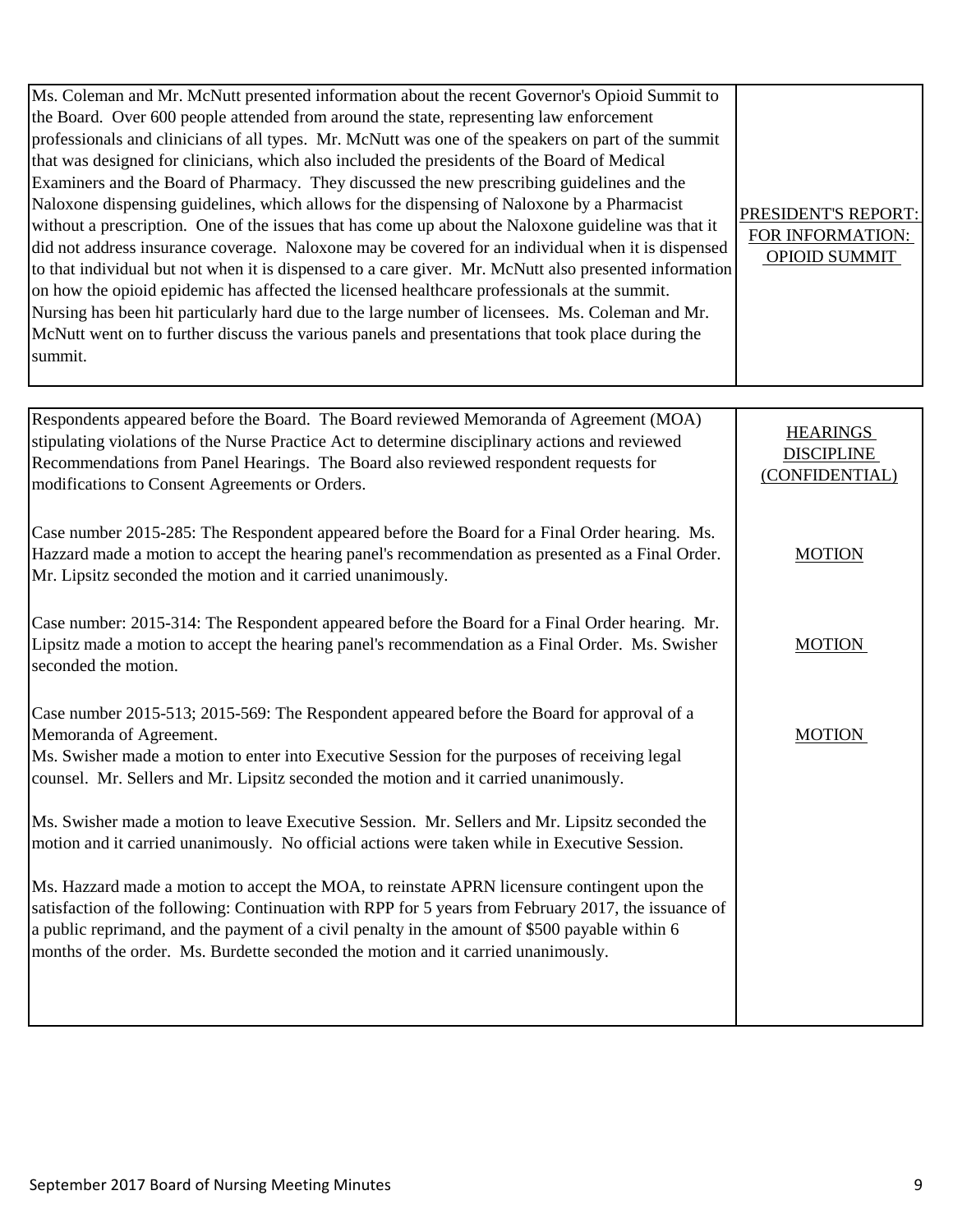| Case number 2016-241; 2016-259; 2017-41: The Respondent appeared before the Board for approval                                                                                                                                                                                                                                                                                                                                                                                                                                                                                     |               |
|------------------------------------------------------------------------------------------------------------------------------------------------------------------------------------------------------------------------------------------------------------------------------------------------------------------------------------------------------------------------------------------------------------------------------------------------------------------------------------------------------------------------------------------------------------------------------------|---------------|
| of a Memoranda of Agreement.                                                                                                                                                                                                                                                                                                                                                                                                                                                                                                                                                       | <b>MOTION</b> |
| Mr. Sellers made a motion to enter into Executive Session for the purposes of receiving legal<br>counsel. Mr. Lipsitz seconded the motion and it carried unanimously.                                                                                                                                                                                                                                                                                                                                                                                                              |               |
| Ms. Swisher made a motion to leave Executive Session. Mr. Lipsitz seconded the motion and it<br>carried unanimously. No official actions were taken while in Executive Session.                                                                                                                                                                                                                                                                                                                                                                                                    |               |
| Mr. Sellers made a motion to accept the MOA with the following provisions: a suspension of two<br>years with an immediate stay; worksite approval with quarterly reports; no home health, hospice, or<br>agency employment; continuation of RPP; a narcotics restriction for two years beginning with return<br>to work; completion of the Ethics and Legal Aspects NCSBN courses within 6 months of the Final<br>Order; a public reprimand; and a \$500 civil penalty payable within 6 months of the Final Order. Ms.<br>Burdette seconded the motion and it carried unanimously. |               |
|                                                                                                                                                                                                                                                                                                                                                                                                                                                                                                                                                                                    |               |

| Mr. McNutt provided a summary of the annual meeting that was held in August in Chicago, IL to the                                                                                                      |                     |
|--------------------------------------------------------------------------------------------------------------------------------------------------------------------------------------------------------|---------------------|
| Board. Mr. McNutt discussed the new Emergency Nurse Practitioner certification as well as the new PRESIDENT'S REPORT:<br>disciplinary tool, EBAS, that may appear before the Board at a later meeting. |                     |
|                                                                                                                                                                                                        | FOR INFORMATION:    |
|                                                                                                                                                                                                        | <b>NCSBN ANNUAL</b> |
|                                                                                                                                                                                                        | <b>MEETING</b>      |
|                                                                                                                                                                                                        |                     |

| The voting for 2018 Board of Nursing officers will take place at the November 2017 Board of<br>Nursing meeting. A Nominating Committee is necessary to put forth candidates for the following<br>offices: President, Vice-President and Secretary. | <b>PRESIDENT'S REPORT:</b><br>FOR ACTION:<br><b>NOMINATING</b><br><b>COMMITTEE</b> |
|----------------------------------------------------------------------------------------------------------------------------------------------------------------------------------------------------------------------------------------------------|------------------------------------------------------------------------------------|
| Ms. Hazzard made a motion to accept Jan Burdette and Neil Lipsitz as the Nominating Committee for<br>the 2018 Board officer elections at the November 2017 meeting. Mr. Sellers seconded the motion<br>and it carried unanimously.                 | <b>MOTION</b>                                                                      |

| The Board discussed the Emergency Nurse Practitioner Certification as part of the President's Report |                        |
|------------------------------------------------------------------------------------------------------|------------------------|
| from the NCSBN meeting.                                                                              | PRESIDENT'S REPORT:    |
|                                                                                                      | <b>FOR ACTION: ENP</b> |
|                                                                                                      | <b>CERTIFICATION</b>   |
|                                                                                                      |                        |
|                                                                                                      |                        |
| Mr. Sellers made a motion to send the ENP Certification to the Advanced Practice Committee for       |                        |
| their review and recommendation. Ms. Hazzard seconded the motion and it carried unanimously.         | <b>MOTION</b>          |
|                                                                                                      |                        |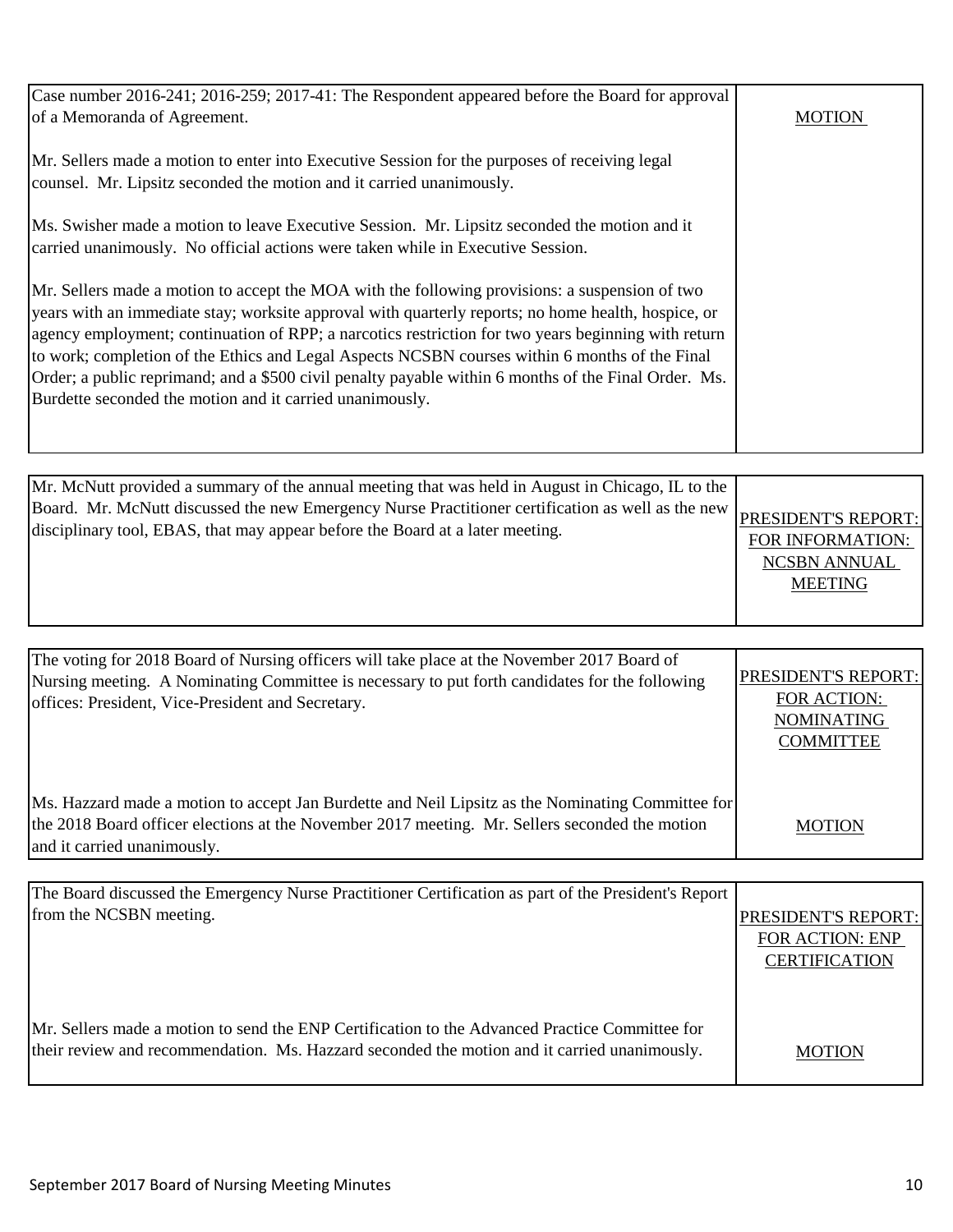| Mr. McNutt and Ms. Swisher, as Board of Nursing President and Vice-President respectively,<br>participate in the Joint APRN Committee along with the Board of Medical Examiners President and<br>Vice-President. Mr. McNutt provided an update to the Board about the Telemedicine requests that<br>have recently appeared before the Joint APRN Committee. With the passing of the Telemedicine<br>Proviso earlier this year, the Joint APRN Committee has received requests for Telemedicine as a<br>delegated act. Specific Advanced Practice Nurses working under the supervision of specific<br>physicians and utilizing specific protocols, including prescriptions that may be prescribed, can be<br>granted approval by the Joint APRN Committee to practice Telemedicine as a delegated act.<br>Registered Nurses and Licensed Practical Nurses may not practice Telehealth. In July the committee<br>heard requests from Greenville Health Systems, Palmetto Health and The Medical University of<br>South Carolina related to Telehealth as a delegated act. The process has been rigorous and all of the<br>requests were denied at the first meeting. Palmetto Health, The Medical University of South<br>Carolina and Greenville Health Systems have since appeared at a subsequent meeting and their<br>requests were approved. The committee has made sure to note during each meeting that they do not<br>offer blanket approval of programs and that each individual APRN who wishes to practice<br>Telemedicine will have to appear before the committee. Ms. Coleman noted that she has received<br>communication from the Telehealth Alliance that they will be communicating to the APRN<br>community the process for approval, the protocols that were approved, and the identified elements<br>that an interested provider would need to satisfy. | PRESIDENT'S REPORT:<br>FOR INFORMATION:<br><b>UPDATE FROM THE</b><br><b>JOINT APRN</b><br><b>COMMITTEE</b> |
|---------------------------------------------------------------------------------------------------------------------------------------------------------------------------------------------------------------------------------------------------------------------------------------------------------------------------------------------------------------------------------------------------------------------------------------------------------------------------------------------------------------------------------------------------------------------------------------------------------------------------------------------------------------------------------------------------------------------------------------------------------------------------------------------------------------------------------------------------------------------------------------------------------------------------------------------------------------------------------------------------------------------------------------------------------------------------------------------------------------------------------------------------------------------------------------------------------------------------------------------------------------------------------------------------------------------------------------------------------------------------------------------------------------------------------------------------------------------------------------------------------------------------------------------------------------------------------------------------------------------------------------------------------------------------------------------------------------------------------------------------------------------------------------------------------------------------------------------------------------------------|------------------------------------------------------------------------------------------------------------|
|                                                                                                                                                                                                                                                                                                                                                                                                                                                                                                                                                                                                                                                                                                                                                                                                                                                                                                                                                                                                                                                                                                                                                                                                                                                                                                                                                                                                                                                                                                                                                                                                                                                                                                                                                                                                                                                                           |                                                                                                            |

| Mr. McNutt presented the proposed 2018 meeting dates for the Board of Nursing, the Advanced<br>Practice Committee, the Nursing Practice and Standards Committee and the Advisory Committee on<br>Nursing Education to the Board for their approval.<br>Ms. Hodges and Ms. Shealy, attorneys for the Office of Disciplinary Counsel, approached Ms.<br>Moody about the backlog of cases that ODC is trying to clear. With the implementation of the eNLC<br>in January 2018, ODC is trying to complete any cases that may have a private reprimand issued<br>because once the eNLC model rules are implemented, individuals who are issued a private reprimand<br>can receive a single-state license only They requested additional time for cases at the November<br>meeting and also some additional hearing dates if possible. They requested two dates, preferably in<br>November or December, for full-day Board meetings to hear disciplinary hearings only. | PRESIDENT'S REPORT:<br>FOR ACTION: 2018<br><b>MEETING DATES AND</b><br><b>REQUEST FOR</b><br><b>ADDITIONAL DATES</b> |
|-------------------------------------------------------------------------------------------------------------------------------------------------------------------------------------------------------------------------------------------------------------------------------------------------------------------------------------------------------------------------------------------------------------------------------------------------------------------------------------------------------------------------------------------------------------------------------------------------------------------------------------------------------------------------------------------------------------------------------------------------------------------------------------------------------------------------------------------------------------------------------------------------------------------------------------------------------------------|----------------------------------------------------------------------------------------------------------------------|
| Dr. Baer made a motion to approve the 2018 meeting dates as presented. Mr. Sellers seconded the<br>motion and it carried unanimously.<br>Note: 2018 meeting dates will be posted on the Calendar listed on the Board of Nursing website.                                                                                                                                                                                                                                                                                                                                                                                                                                                                                                                                                                                                                                                                                                                          | <b>MOTION</b>                                                                                                        |
| Dr. Baer made a motion for the Board of Nursing to appear on November 30, 2017 and December 14,<br>2017 to hear disciplinary cases only. Mr. Sellers seconded the motion and it carried unanimously.                                                                                                                                                                                                                                                                                                                                                                                                                                                                                                                                                                                                                                                                                                                                                              | MOTION                                                                                                               |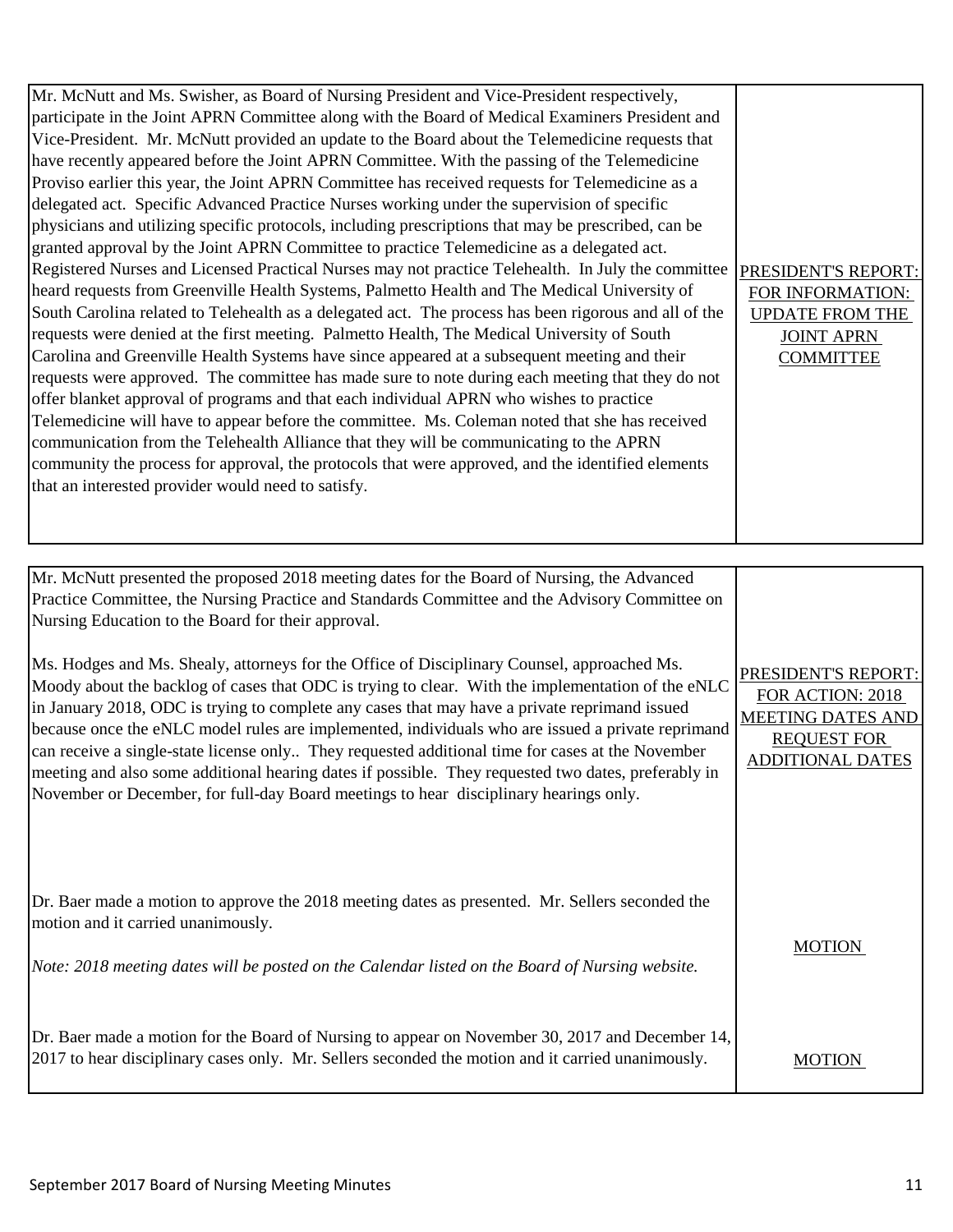| Mr. Mark Sanders, Director of the Office of Investigations and Enforcement (OIE) presented the<br>Investigative Review Committee (IRC) Report with recommendations from meetings held since the<br>July 2017 Board meetings. The Disciplinary Sanctions Guidelines Matrix is used by the IRC in<br>making these recommendations.                                                                                                                                                                                                                                                                                                                                                                                                                                                                                                                                                                                                                                    | FOR ACTION: OFFICE<br>OF INVESTIGATIONS<br>AND ENFORCEMENT<br>(OIE) (CLOSED<br><b>SESSION</b> ) |
|---------------------------------------------------------------------------------------------------------------------------------------------------------------------------------------------------------------------------------------------------------------------------------------------------------------------------------------------------------------------------------------------------------------------------------------------------------------------------------------------------------------------------------------------------------------------------------------------------------------------------------------------------------------------------------------------------------------------------------------------------------------------------------------------------------------------------------------------------------------------------------------------------------------------------------------------------------------------|-------------------------------------------------------------------------------------------------|
| Ms. Swisher made a motion to accept 26 cases for Dismissal as recommended by the IRC. Dr. Baer<br>seconded the motion and it carried unanimously.                                                                                                                                                                                                                                                                                                                                                                                                                                                                                                                                                                                                                                                                                                                                                                                                                   | <b>MOTION</b>                                                                                   |
| Ms. Hazzard made a motion to approve two cases for a Dismissal with a Cease and Desist as<br>submitted. Mr. Sellers seconded the motion and it carried unanimously.                                                                                                                                                                                                                                                                                                                                                                                                                                                                                                                                                                                                                                                                                                                                                                                                 | <b>MOTION</b>                                                                                   |
| Mr. Lipsitz made a motion to accept 97 cases to be issued Formal Complaints as amended. Ms.<br>Hazzard seconded the motion and it carried unanimously.                                                                                                                                                                                                                                                                                                                                                                                                                                                                                                                                                                                                                                                                                                                                                                                                              | <b>MOTION</b>                                                                                   |
| Ms. Swisher made a motion to approve 1 Formal Complaint with a Cease and Desist. Mr. Lipsitz<br>seconded the motion and it carried unanimously.                                                                                                                                                                                                                                                                                                                                                                                                                                                                                                                                                                                                                                                                                                                                                                                                                     | <b>MOTION</b>                                                                                   |
| Dr. Baer made a motion to approve 16 Letters of Caution. Mr. Sellers seconded the motion and it<br>carried unanimously.                                                                                                                                                                                                                                                                                                                                                                                                                                                                                                                                                                                                                                                                                                                                                                                                                                             | <b>MOTION</b>                                                                                   |
|                                                                                                                                                                                                                                                                                                                                                                                                                                                                                                                                                                                                                                                                                                                                                                                                                                                                                                                                                                     |                                                                                                 |
|                                                                                                                                                                                                                                                                                                                                                                                                                                                                                                                                                                                                                                                                                                                                                                                                                                                                                                                                                                     |                                                                                                 |
| Mr. Sanders then presented the Statistical Report for the second quarter ending June 30th. OIE<br>received 169 cases and 254 cases were closed. The total for the first two quarters are 327 received<br>and 774 closed. There are currently 156 active investigations in OIE.                                                                                                                                                                                                                                                                                                                                                                                                                                                                                                                                                                                                                                                                                      | FOR ACTION:<br>OIE STATISTICAL<br><b>REPORT</b>                                                 |
| Ms. Swisher made a motion to accept the second quarter OIE Statistical Report. Mr. Sellers<br>seconded the motion and it carried unanimously.                                                                                                                                                                                                                                                                                                                                                                                                                                                                                                                                                                                                                                                                                                                                                                                                                       | <b>MOTION</b>                                                                                   |
| Mr. Sanders and Ms. Hodges presented Dr. Marc Harari for approval as a board-approved evaluator.<br>Dr. Harari is a psychologist and has done some evaluations for RPP quite a bit. The Board has<br>typically approved only psychiatrists to perform evaluations, but Dr. Harari is a psychologist. Frank<br>Sheheen from RPP testified that if the evaluation is needed for medical reasons and mediations may<br>be needed then the evaluation would still be done by a psychiatrist, but if the evaluation was needed<br>for behavioral issues, Dr. Harari has been used in the past. Mr. Sheheen testified that Dr. Harari has<br>a lot of education and experience and that he does a thorough job. The Board reviewed his<br>curriculum vitae. Dr. Harari performs a battery of testing and spends the better part of the day with<br>the individual. The cost for his evaluation is also lower and the turn around time to receive the report<br>is faster. | FOR ACTION:<br><b>MENTAL HEALTH</b><br><b>EVALUATIONS</b>                                       |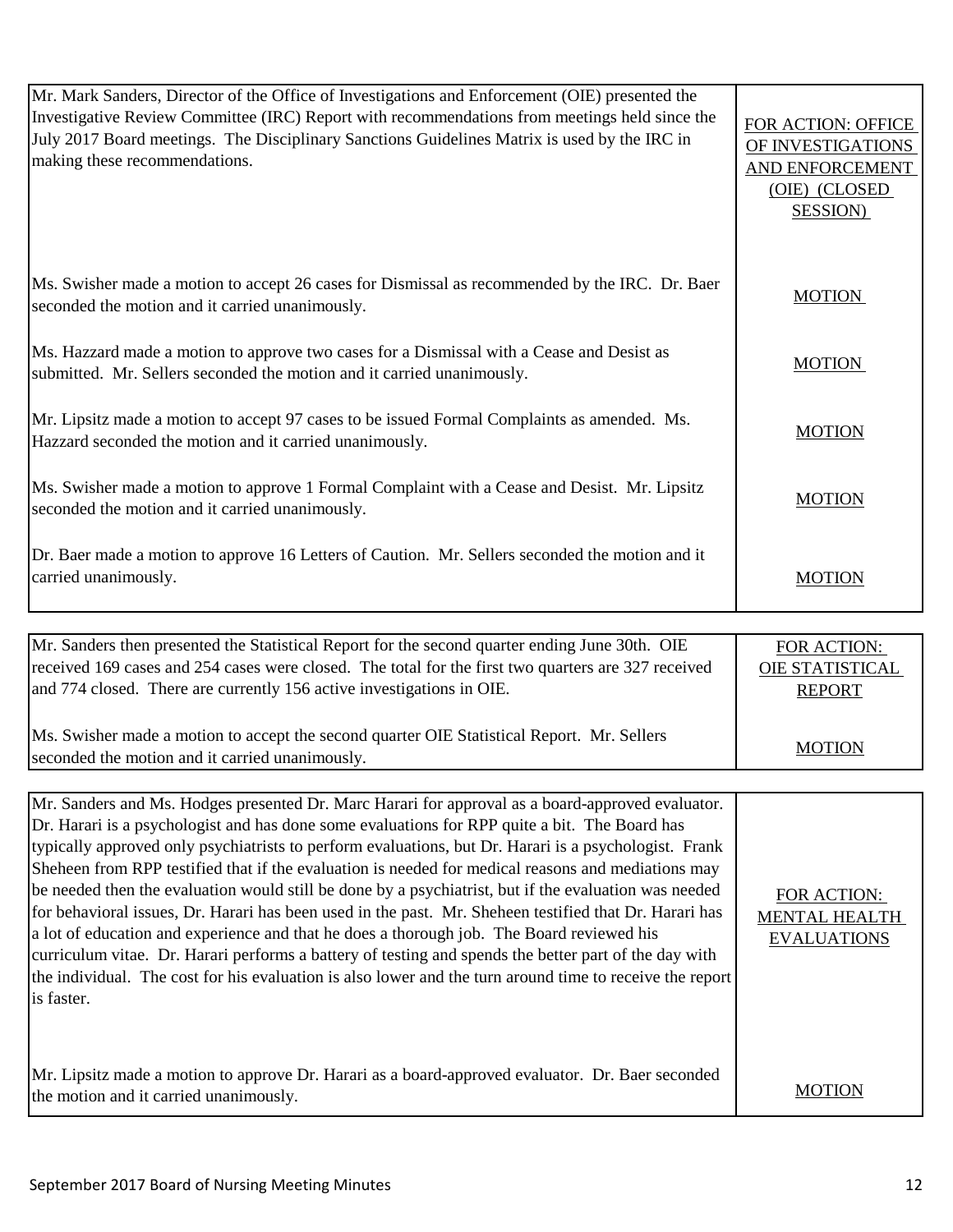| Respondents appeared before the Board. The Board reviewed Memoranda of Agreement (MOA)<br>stipulating violations of the Nurse Practice Act to determine disciplinary actions and reviewed<br>Recommendations from Panel Hearings. The Board also reviewed Respondent requests for<br>modifications to Consent Agreements or Orders.                                                                                                                                                                                                       | <b>HEARINGS</b><br>(DISCIPLINE)<br>(CONFIDENTIAL) |
|-------------------------------------------------------------------------------------------------------------------------------------------------------------------------------------------------------------------------------------------------------------------------------------------------------------------------------------------------------------------------------------------------------------------------------------------------------------------------------------------------------------------------------------------|---------------------------------------------------|
| Case number 2016-168: The Respondent appeared before the having executed a Memoranda of<br>Agreement for the purposed of determining disciplinary action.<br>Dr. Baer made a motion to dismiss the case. Mr. Lipsitz seconded the motion. The motion did not<br>carry.                                                                                                                                                                                                                                                                    | <b>MOTION</b>                                     |
| Mr. Lipsitz made a motion to go into Executive Session for the purpose of receiving legal counsel.<br>Ms. Burdette seconded the motion and it carried unanimously.                                                                                                                                                                                                                                                                                                                                                                        |                                                   |
| Mr. Sellers made a motion to leave Executive Session and Dr. Baer seconded the motion, which<br>carried unanimously. It is noted that no official actions were taken while in Executive Session.                                                                                                                                                                                                                                                                                                                                          |                                                   |
| Dr. Baer made a second motion to issue a Letter of Caution. Mr. Lipsitz seconded the motion and it<br>carried unanimously.                                                                                                                                                                                                                                                                                                                                                                                                                |                                                   |
|                                                                                                                                                                                                                                                                                                                                                                                                                                                                                                                                           |                                                   |
| Case number 2015-403: The Respondent appeared before the Board for a Final Order Hearing. Ms.<br>Hazzard made a motion to adopt the Final Order Hearing Panel Recommendation as presented. Mr.<br>Lipsitz seconded the motion and it carried unanimously.                                                                                                                                                                                                                                                                                 | <b>MOTION</b>                                     |
| Case number 2016-631: The Respondent appeared before the Board having executed a Memoranda<br>of Agreement to determine disciplinary action. Ms. Hazzard made a motion to issue a Letter of<br>Caution to the Respondent. Mr. Lipsitz and Ms. Burdette seconded the motion and it carried<br>unanimously.                                                                                                                                                                                                                                 | <b>MOTION</b>                                     |
| Case number 2017-31: The Respondent appeared before the Board having executed a Memoranda of<br>Agreement for the purpose of determining disciplinary action.                                                                                                                                                                                                                                                                                                                                                                             | <b>MOTION</b>                                     |
| Ms. Hazzard made a motion to enter Executive Session for the purpose of receiving legal counsel.<br>Mr. Sellers seconded the motion and it carried unanimously.                                                                                                                                                                                                                                                                                                                                                                           |                                                   |
| Ms. Swisher made a motion to leave Executive Session. Mr. Lipsitz seconded the motion and it<br>carried unanimously. It is noted that no official actions were taken while in Executive Session.                                                                                                                                                                                                                                                                                                                                          |                                                   |
| Dr. Baer made a motion which includes: A private order for a forensic evaluation to include an<br>assessment of fitness to practice to be scheduled within 60 days. While the evaluation is pending, the<br>Respondent is required to continue compliance with RPP and to return before the Board after the<br>evaluation is completed. The Temporary Suspension Order will remain in place pending the<br>completion of the evaluation and reappearance before the Board. Ms. Hazzard seconded the motion<br>and it carried unanimously. |                                                   |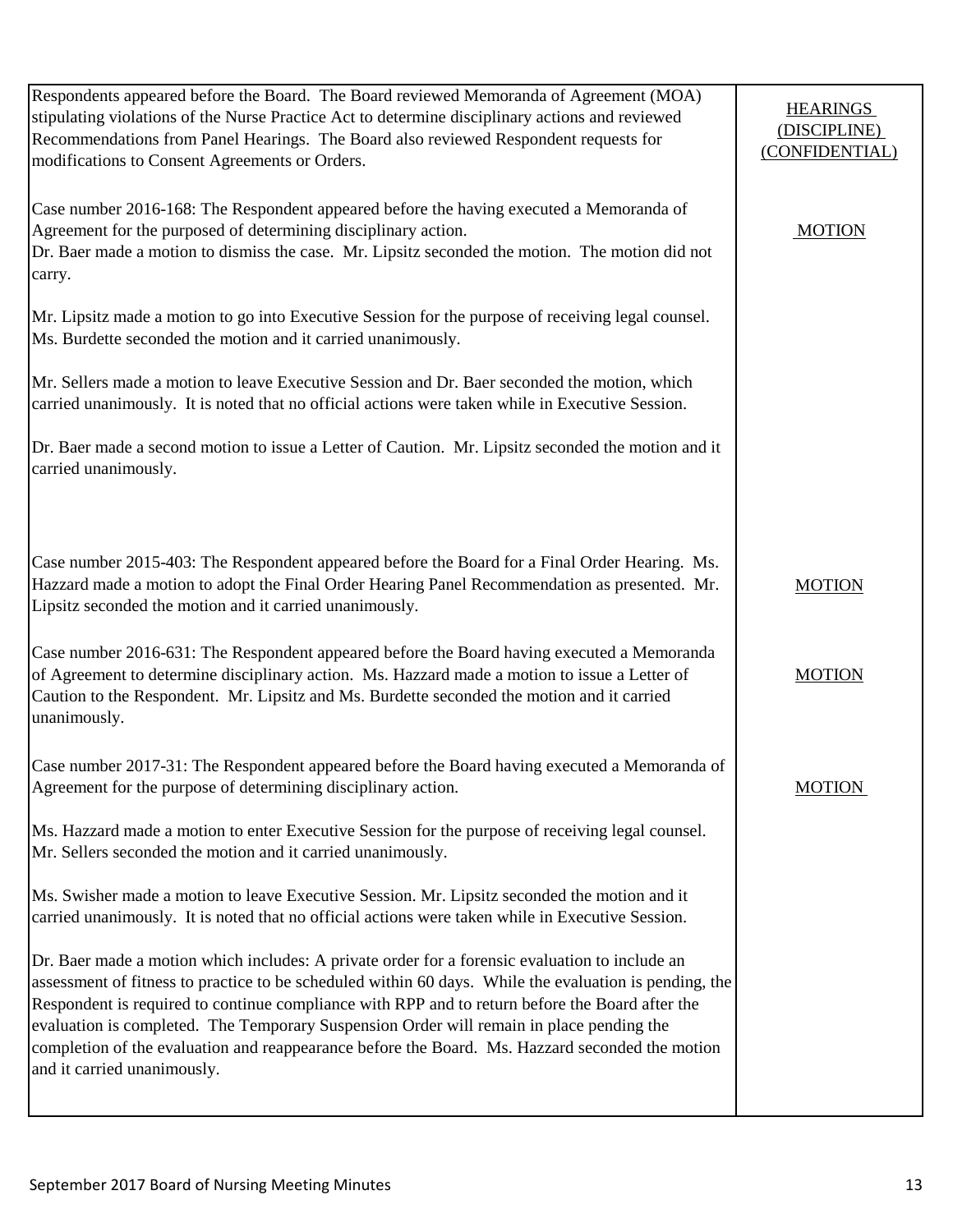| <b>Hearings Continued</b>                                                                                                                                                                                                                        |               |
|--------------------------------------------------------------------------------------------------------------------------------------------------------------------------------------------------------------------------------------------------|---------------|
| Case number 2013-48: The Respondent appeared before the Board for a Final Order Hearing. Mr.<br>Lipsitz made a motion to accept the Panel Hearing's Recommendation as a Final Order. Dr. Baer<br>seconded the motion and it carried unanimously. | <b>MOTION</b> |
| Case number 2015-56: The Respondent appeared before the Board having executed a Memoranda of<br>Agreement for the purpose of determining disciplinary action.                                                                                    | <b>MOTION</b> |
| Ms. Swisher made a motion to enter into Executive Session for the purpose of receiving legal<br>counsel. Ms. Burdette seconded the motion and it carried unanimously.                                                                            |               |
| Mr. Lipsitz made a motion to leave Executive Session. Dr. Baer seconded the motion and it carried<br>unanimously. It is noted that no official actions were taken while in Executive Session.                                                    |               |
| Dr. Baer made a motion to accept the Memoranda of Agreement with the issuance of a Letter of<br>Caution. Mr. Lipsitz seconded the motion and it carried unanimously.                                                                             |               |
| Case number 2012-108: The Respondent appeared before the Board having executed a Memoranda<br>of Agreement for the purpose of determining disciplinary action.                                                                                   | <b>MOTION</b> |
| Ms. Hazzard made a motion to enter into Executive Session for the purpose of receiving legal<br>counsel. Ms. Burdette seconded the motion and it carried unanimously.                                                                            |               |
| Ms. Hazzard made a motion to leave Executive Session. Mr. Lipsitz seconded the motion and it<br>carried unanimously. It is noted that no official actions were taken while in Executive Session.                                                 |               |
| Dr. Baer made a motion to accept the Memoranda of Agreement with the issuance of a Letter of<br>Caution. Ms. Burdette seconded the motion and it carried unanimously.                                                                            |               |
|                                                                                                                                                                                                                                                  |               |
| Begin Ms. Swisher's excused absence for the remainder of the meeting on September 28, 2017 and<br>September 29, 2017. It is noted that a quorum was still present.                                                                               |               |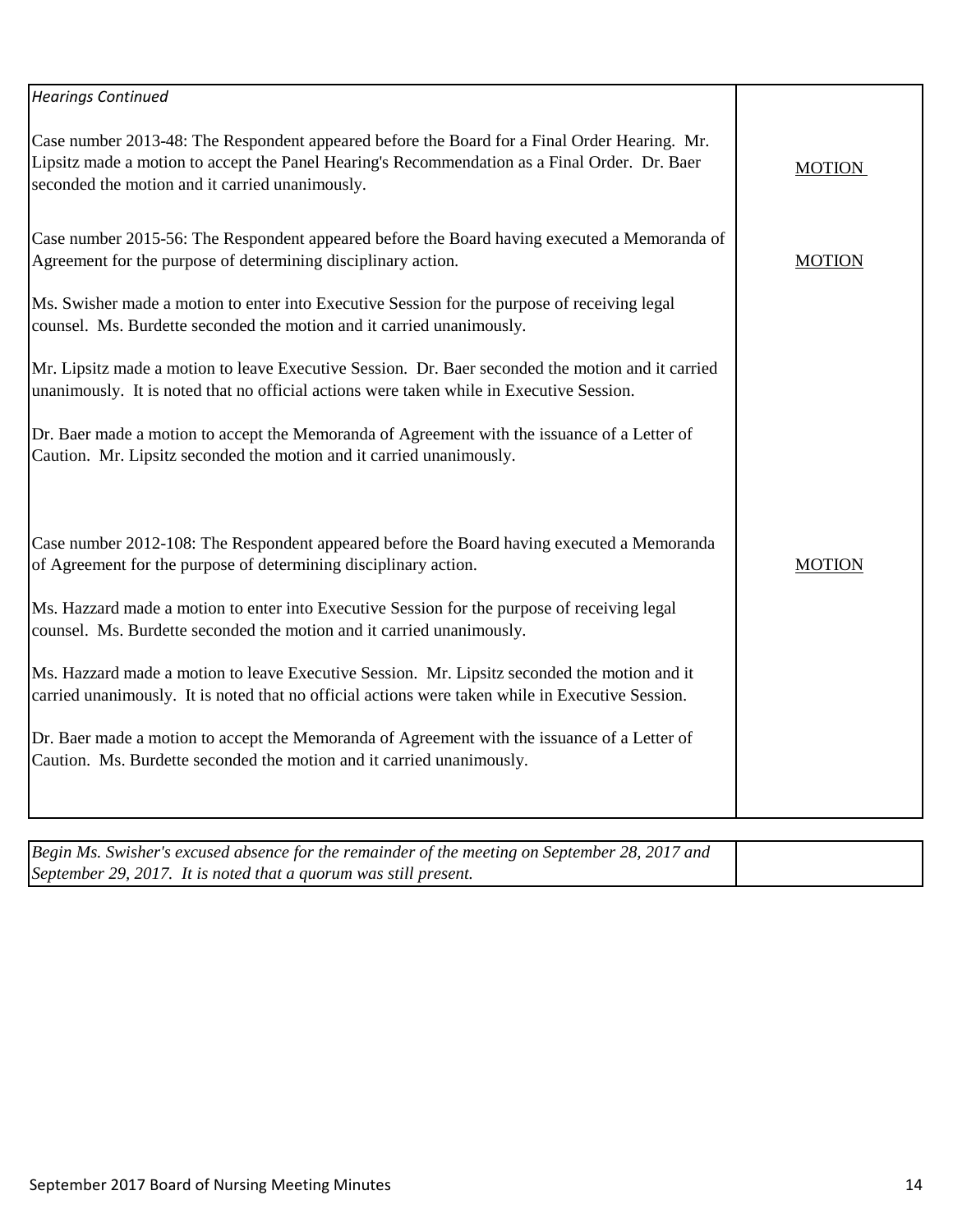| <b>Hearings Continued</b>                                                                                                                                                                                                                                        |               |
|------------------------------------------------------------------------------------------------------------------------------------------------------------------------------------------------------------------------------------------------------------------|---------------|
| Case number 2015-349: The Respondent appeared before the Board having executed a Memoranda<br>of Agreement for the purpose of determining disciplinary action.                                                                                                   | <b>MOTION</b> |
| Ms. Hazzard made a motion to enter into Executive Session for the purpose of receiving legal<br>counsel. Mr. Lipsitz seconded the motion and it carried unanimously.                                                                                             |               |
| Mr. Lipsitz made a motion to leave Executive Session. Ms. Burdette seconded the motion and it<br>carried unanimously. It noted that no official actions were taken while in Executive Session.                                                                   |               |
| Dr. Baer made a motion to accept the Memoranda of Agreement with continued compliance with<br>RPP and a private reprimand. Ms. Hazzard seconded the motion and it carried unanimously.                                                                           |               |
|                                                                                                                                                                                                                                                                  |               |
| Case number 2016-409: The Respondent appeared before the Board having executed a Stipulation of<br>Fact for the purpose of determining disciplinary action.                                                                                                      | <b>MOTION</b> |
| Ms. Hazzard made a motion to enter into Executive Session for the purpose of receiving legal<br>counsel. Mr. Lipsitz seconded the motion and it carried unanimously.                                                                                             |               |
| Mr. Lipsitz made a motion to leave Executive Session. Mr. Sellers seconded the motion and it<br>carried unanimously. It is noted that no official actions were taken while in Executive Session.                                                                 |               |
| Ms. Hazzard made a motion to accept the Stipulation of Fact with the issuance of a private reprimand<br>and a civil penalty in the amount of \$500 payable within 6 months of the date of the order. Dr. Baer<br>seconded the motion and it carried unanimously. |               |
|                                                                                                                                                                                                                                                                  |               |
| Case number 2014-457: The Respondent appeared before the Board for a Final Order Hearing. Ms.<br>Hazzard made a motion to accept the Final Order Hearing Panel Recommendations as presented. Mr.<br>Lipsitz seconded the motion and it carried unanimously.      | <b>MOTION</b> |
| Case number 2014-587: The Respondent appeared before the Board for a Final Order Hearing. Mr.<br>Sellers made a motion to accept the Panel Hearing's Recommendations as a Final Order. Mr. Lipsitz<br>seconded the motion and it carried unanimously.            | <b>MOTION</b> |
| Case number 2015-37: The Respondent appeared before the Board for a Final Order Hearing. Mr.<br>Lipsitz made a motion to accept the Panel Hearing's Recommendation as a Final Order. Mr. Sellers<br>seconded the motion and it carried unanimously.              | <b>MOTION</b> |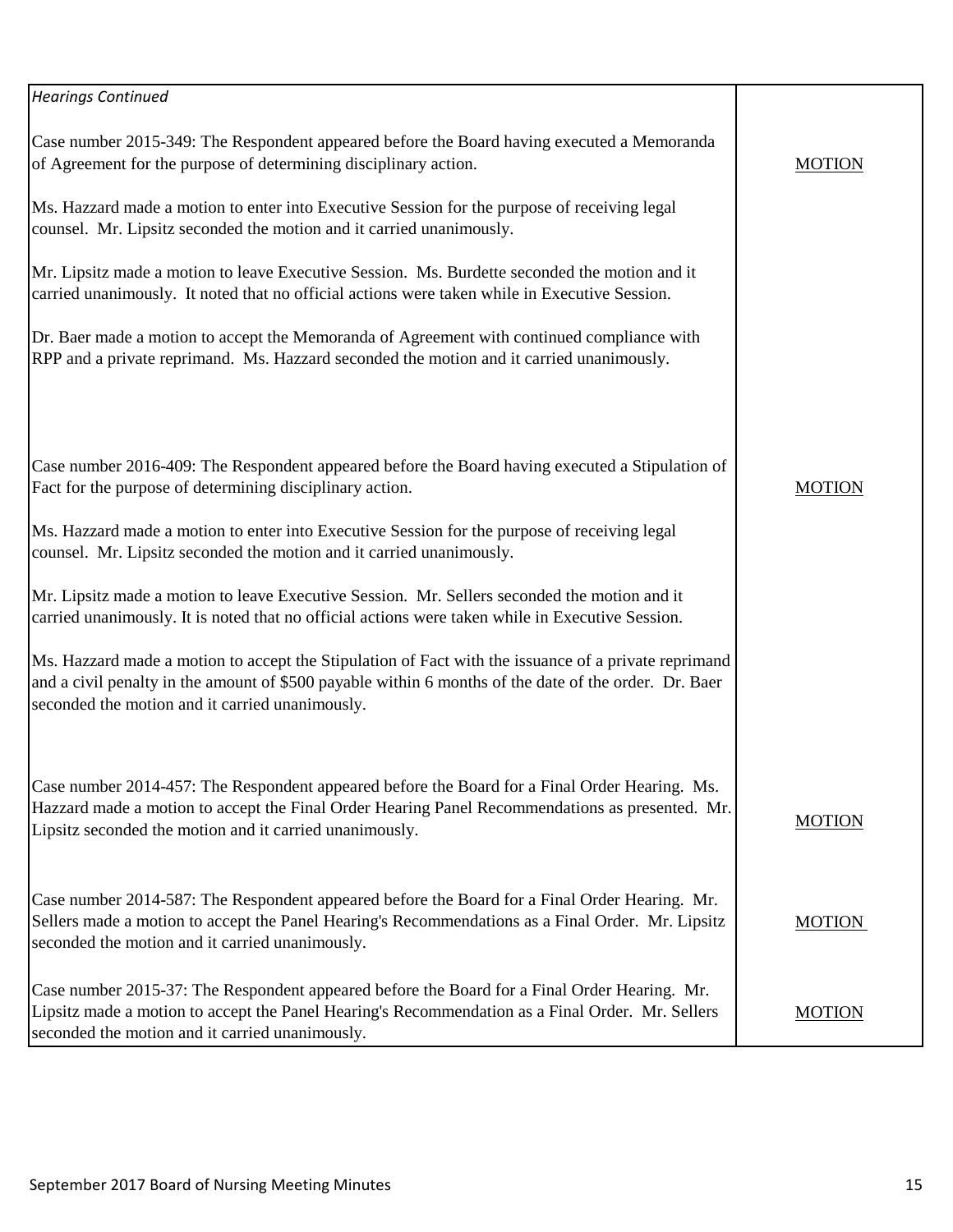| <b>Hearings Continued</b>                                                                                                                                                                                                                                                                                                                                                                                                                      |               |
|------------------------------------------------------------------------------------------------------------------------------------------------------------------------------------------------------------------------------------------------------------------------------------------------------------------------------------------------------------------------------------------------------------------------------------------------|---------------|
| Case number 2016-781: The Respondent appeared before the Board for a Final Order Hearing. Ms.<br>Hazzard made a motion to accept the Final Order Hearing Panel Recommendation as originally<br>presented with no revision. Mr. Sellers seconded the motion and it carried unanimously.                                                                                                                                                         | <b>MOTION</b> |
| Case number 2016-395: The Respondent appeared before the Board for a Final Order Hearing. Ms.<br>Hazzard made a motion to accept the Final Order Hearing Panel Recommendation as presented. Mr.<br>Lipsitz seconded the motion and it carried unanimously.                                                                                                                                                                                     | <b>MOTION</b> |
| Case number 2016-224: The Respondent appeared before the Board for a Final Order Hearing. Mr.<br>Lipsitz made a motion to accept the Hearing Panel's Recommendation as a Final Order. Mr. Sellers<br>seconded the motion and it carried unanimously.                                                                                                                                                                                           | <b>MOTION</b> |
| Case number 2016-427: The Respondent appeared before the Board for a Final Order Hearing. Mr.<br>Lipsitz made a motion to accept the Hearing Panel's Recommendation as a Final Order. Ms. Hazzard<br>seconded the motion and it carried unanimously.                                                                                                                                                                                           | <b>MOTION</b> |
| Case number 217-464: The Respondent appeared before the Board for a Request to Modify a prior<br>Board Order. Ms. Hazzard made a motion to deny the Request for Modification. Mr. Sellers<br>seconded the motion and it carried unanimously.                                                                                                                                                                                                   | <b>MOTION</b> |
| The Respondent for case number 2017-465 was unable to appear and did not answer when her name<br>was called in the lobby. The case is continued to a future date when the Respondent may appear.                                                                                                                                                                                                                                               |               |
| Case number 2017-466: The Respondent appeared before the Board for a Request to Modify a prior<br>Board Order.                                                                                                                                                                                                                                                                                                                                 | <b>MOTION</b> |
| Mr. Sellers made a motion to enter Executive Session for the purpose of receiving legal counsel. Mr.<br>Lipsitz seconded the motion and it carried unanimously.                                                                                                                                                                                                                                                                                |               |
| Mr. Lipsitz made a motion to leave Executive Session. Mr. Sellers seconded the motion and it<br>carried unanimously. It is noted that no official actions were taken while in Executive Session.                                                                                                                                                                                                                                               |               |
| Dr. Baer made a motion to lift the suspension and to grant temporary license for the period of one<br>year. During this time, the Board requires completion of a Refresher Course that includes a clinical<br>and didactic experience. After the Refresher Course is completed, the Board requires reappearance<br>to determine if full licensure will be granted at that time. Mr. Lipsitz seconded the motion and it<br>carried unanimously. |               |
|                                                                                                                                                                                                                                                                                                                                                                                                                                                |               |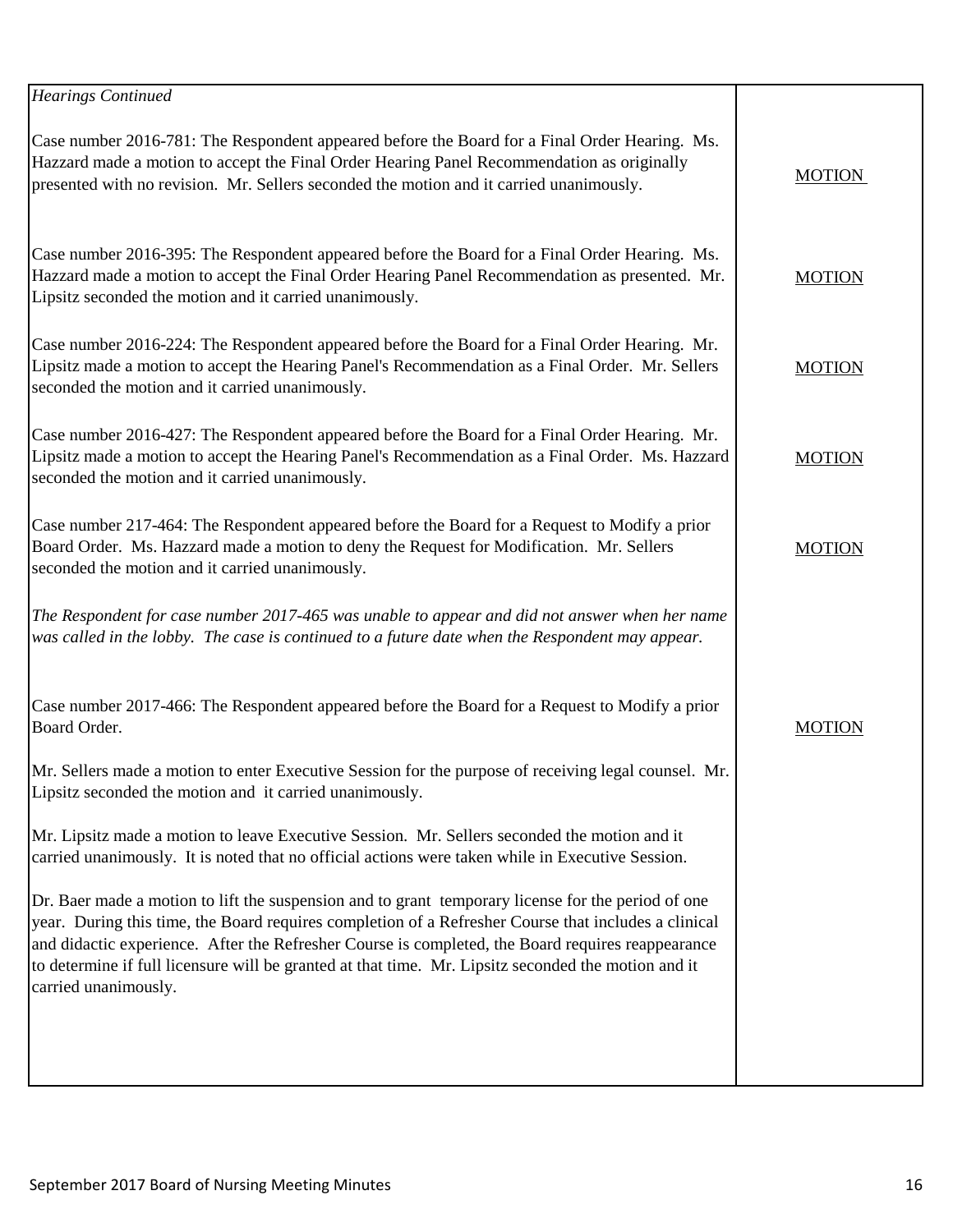| <b>Hearings Continued</b>                                                                                                                                                                                                                                     |               |
|---------------------------------------------------------------------------------------------------------------------------------------------------------------------------------------------------------------------------------------------------------------|---------------|
| Case number 2014-617: The Respondent appeared before the Board for a Final Order Hearing. Mr.<br>Lipsitz made a motion to accept the Panel Hearing's Recommendation as a Final Order. Dr. Baer<br>seconded the motion and it carried unanimously.             | <b>MOTION</b> |
| Case number 2015-473: The Respondent appeared before the Board for a Final Order Hearing. Mr.<br>Sellers made a motion to adopt the Panel's Recommendation as a Final Order. Mr. Lipsitz seconded<br>the motion and it carried unanimously.                   | <b>MOTION</b> |
| Case number 2015-611: The Respondent appeared before the Board for a Final Order Hearing<br>Mr. Sellers made a motion to enter into Executive Session for the purpose of receiving legal counsel.<br>Ms. Hazzard seconded the motion.                         | <b>MOTION</b> |
| Mr. Sellers made a motion to leave Executive Session. Ms. Hazzard seconded the motion and it<br>carried unanimously. It is noted that no official actions were taken while in Executive Session.                                                              |               |
| Ms. Hazzard made a motion to accept the Final Order Hearing Panel Recommendation as presented<br>without revision. Dr. Baer seconded the motion and it carried unanimously.                                                                                   |               |
|                                                                                                                                                                                                                                                               |               |
| Case number 2014-368; 2016-115: The Respondent appeared before the Board for a Final Order<br>Hearing. Mr. Lipsitz made a motion to accept the Panel's Recommendation as a Final Order. Dr.<br>Baer seconded the motion and it carried unanimously.           | <b>MOTION</b> |
| Case number 2015-328: The Respondent appeared before the Board for a Final Order Hearing. Ms.<br>Hazzard made a motion to accept the Final Order Hearing Panel Recommendation as presented. Mr.<br>Sellers seconded the motion and it carried unanimously.    | <b>MOTION</b> |
| Case number 2014-446; 2016-197: The Respondent appeared before the Board for a Final Order<br>Hearing. Dr. Baer made a motion to accept the Final Order Recommendation from the Panel<br>Hearing. Mr. Sellers seconded the motion and it carried unanimously. | <b>MOTION</b> |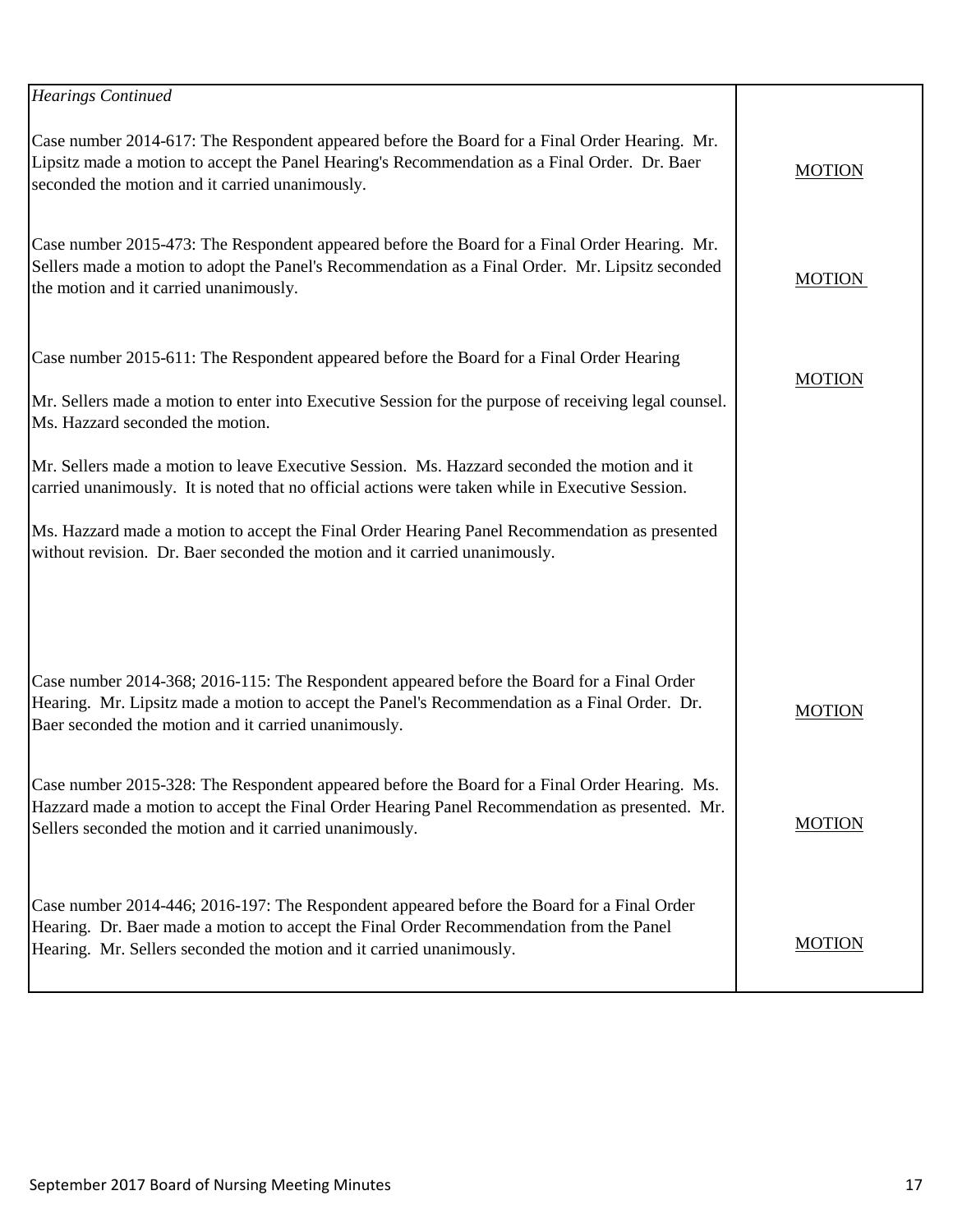| <b>Hearings Continued</b>                                                                                                                                                                                                                                                                                                                                           |               |
|---------------------------------------------------------------------------------------------------------------------------------------------------------------------------------------------------------------------------------------------------------------------------------------------------------------------------------------------------------------------|---------------|
| An applicant for licensure appeared before the Board for a disciplined reinstatement application that<br>could not be approved at the staff level due to the outstanding disciplinary matter.                                                                                                                                                                       | <b>MOTION</b> |
| Dr. Baer made a motion to enter into Executive Session for the purpose of receiving legal counsel.<br>Mr. Sellers and Ms. Burdette seconded the motion and it carried unanimously.                                                                                                                                                                                  |               |
| Mr. Sellers made a motion to leave Executive Session. Mr. Lipsitz seconded the motion and it<br>carried unanimously. It is noted that no official actions were taken while in Executive Session.                                                                                                                                                                    |               |
| Ms. Hazzard made a motion to amend the prior order to allow licensure contingent upon the<br>following: compliance with RPP, suspension with immediate stay for one year, probation for one<br>year with a narcotic restriction, a \$500 civil penalty, and the Legal Aspects and Ethics NCSBN<br>courses. Dr. Baer seconded the motion and it carried unanimously. |               |
|                                                                                                                                                                                                                                                                                                                                                                     |               |
| An applicant for licensure appeared before the Board subsequent to a failure to disclose prior<br>disciplinary action by an employer and prior arrest information on her application.                                                                                                                                                                               | <b>MOTION</b> |
| Dr. Baer made a motion to enter into Executive Session for the purpose of receiving legal counsel.<br>Ms. Hazzard seconded the motion and it carried unanimously.                                                                                                                                                                                                   |               |
| Mr. Sellers made a motion to leave Executive Session. Ms. Burdette seconded the motion and it<br>carried unanimously. It is noted that no official actions were taken while in Executive Session.                                                                                                                                                                   |               |
| Ms. Burdette made a motion to dismiss the action and grant licensure. Mr. Sellers seconded the<br>motion and it carried unanimously.                                                                                                                                                                                                                                |               |
|                                                                                                                                                                                                                                                                                                                                                                     |               |
|                                                                                                                                                                                                                                                                                                                                                                     |               |

| Mr. Lipsitz made a motion to adjourn the meeting for the day at $6:20$ p.m. Mr. Sellers seconded the |                   |
|------------------------------------------------------------------------------------------------------|-------------------|
| motion and it carried unanimously.                                                                   | MOTION TO ADJOURN |
|                                                                                                      |                   |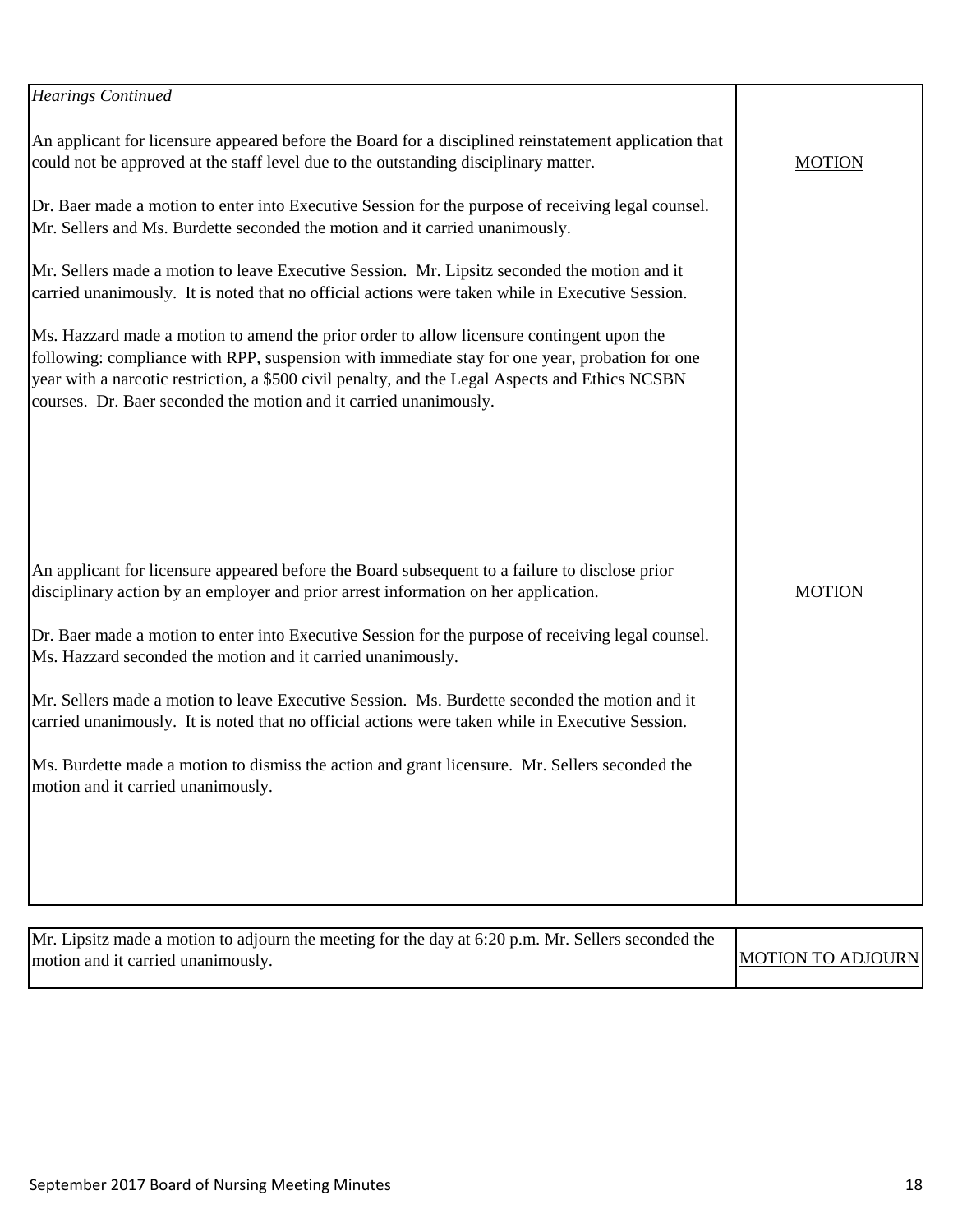| Friday, September 29, 2017<br>Mr. McNutt called the meeting to order at 8:23 a.m. A quorum was present at all times. Ms. Swisher<br>remains excused from the meeting. Dr. Baer is also excused from the meeting on September 29,<br>2017.                                                                                                                                                                              | <b>CALL TO ORDER</b>                                                                                                                                             |
|------------------------------------------------------------------------------------------------------------------------------------------------------------------------------------------------------------------------------------------------------------------------------------------------------------------------------------------------------------------------------------------------------------------------|------------------------------------------------------------------------------------------------------------------------------------------------------------------|
| Ms. Hazzard made a motion to excuse Ms. Swisher and Dr. Baer from appearance at the meeting on<br>Friday, September 29, 2017. Mr. Lipsitz seconded the motion and it carried unanimously.                                                                                                                                                                                                                              | <b>MOTION</b>                                                                                                                                                    |
| South Carolina State Board of Nursing Administrator, Carol Moody, appeared before the Board to<br>present an update on the enhanced Nurse Licensure Compact that will begin in January 2018. Ms.<br>Moody provided a copy of the proposed model rules to the Board for their information.                                                                                                                              | <b>ADMINISTRATOR'S</b><br><b>REPORT: FOR</b><br><b>INFORMATION: ENLC</b><br><b>UPDATES</b>                                                                       |
|                                                                                                                                                                                                                                                                                                                                                                                                                        |                                                                                                                                                                  |
| Ms. Moody provided a brief update on the status of revisions to the Disciplinary Sanction Guidelines<br>Matrix used by the Investigative Review Counsel to recommend appropriate sanctions. Ms. Moody<br>stated that further review of the Matrix is needed and asked the Board to defer the discussion to a<br>further meeting.                                                                                       | <b>ADMINISTRATOR'S</b><br><b>REPORT: FOR</b><br><b>APPROVAL:</b><br><b>DISCIPLINARY</b><br><b>SANCTION</b><br><b>GUIDELINES MATRIX</b><br><b>UPDATE AND EBAS</b> |
| Mr. Sellers made a motion to defer the Disciplinary Sanction Guideline Matrix to the November<br>meeting. Ms. Burdette seconded the motion and it carried unanimously.                                                                                                                                                                                                                                                 | <b>MOTION</b>                                                                                                                                                    |
|                                                                                                                                                                                                                                                                                                                                                                                                                        |                                                                                                                                                                  |
| Ms. Moody presented an update of the upcoming 2018 renewals to the Board and the actions that<br>Board staff are undertaking to prepare for the renewal period.                                                                                                                                                                                                                                                        | <b>ADMINISTRATOR'S</b><br><b>REPORT: FOR</b><br>INFORMATION:<br><b>RENEWALS</b>                                                                                  |
|                                                                                                                                                                                                                                                                                                                                                                                                                        |                                                                                                                                                                  |
| Ms. Moody presented proposed changes to the Change of Practice form for Advanced Practice<br>Registered Nurses that are necessary now that the Nurse Anesthetists will be utilizing a separate<br>form. The form will be completed for all Nurse Practitioners, Certified Nurse Midwives, and<br>Clinical Nurse Specialists. Once approved by the Board, the revised form will be available on the<br>Board's website. | <b>ADMINISTRATOR'S</b><br><b>REPORT: FOR</b><br><b>ACTION: APPROVAL</b><br>OF CHANGE OF<br><b>PRACTICE FORM</b>                                                  |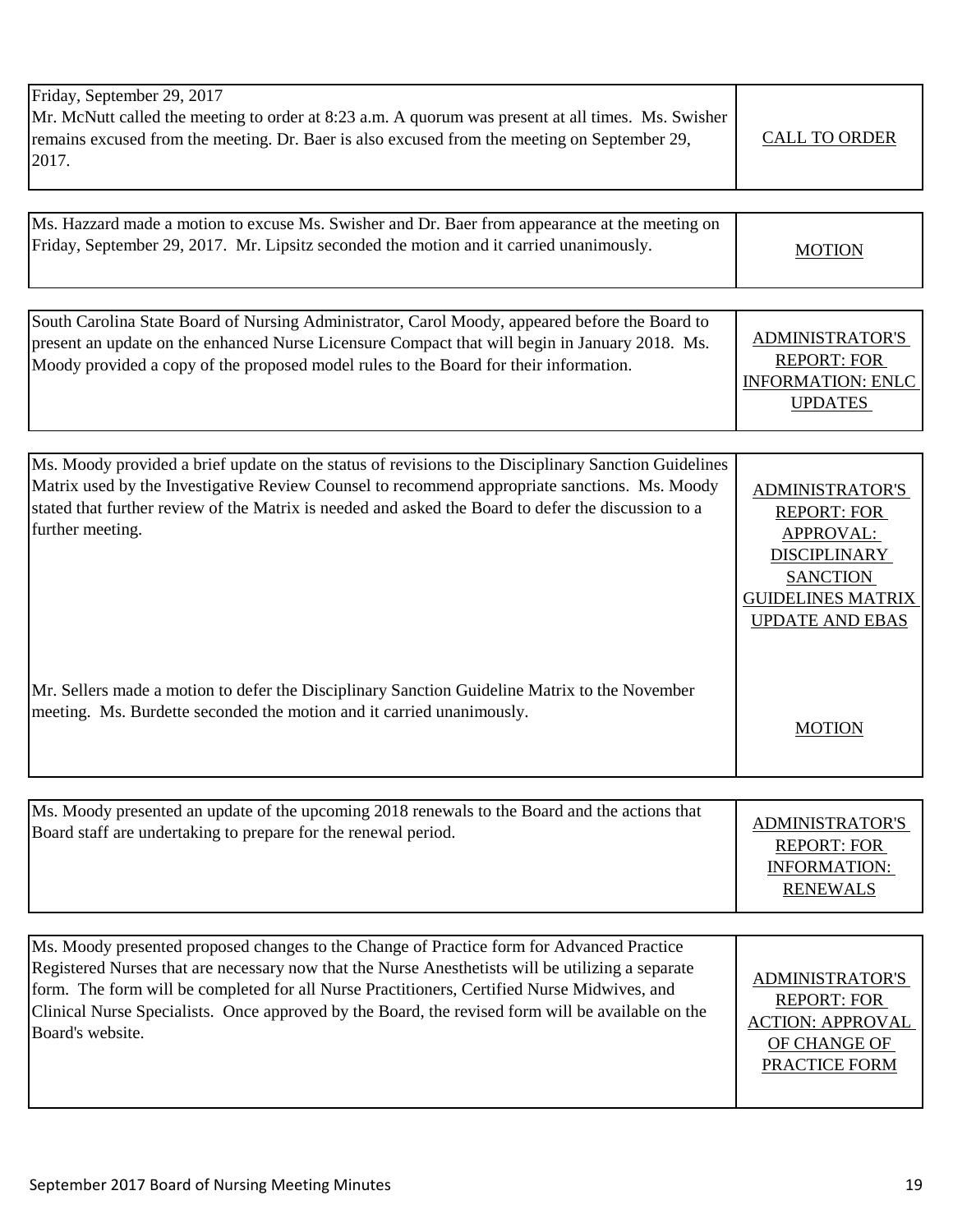| Ms. Hazzard made a motion to accept the Advanced Practice Registered Nurse New Employment/        |               |
|---------------------------------------------------------------------------------------------------|---------------|
| Change of Practice Form as presented. Mr. Sellers seconded the motion and it carried unanimously. | <b>MOTION</b> |

| Ms. Moody presented revisions to the Education Frequently Asked Questions that are posed to the<br>Board's website. The Advisory Committee on Nursing Education reviewed the FAQs and has<br>provided feedback on necessary updates, and the addition of a question related to the minimum age to<br>obtain licensure as a nurse in South Carolina.                                       | <b>ADMINISTRATOR'S</b><br><b>REPORT: FOR</b><br><b>ACTION: EDUCATION</b><br><b>FAQS</b>                                           |
|-------------------------------------------------------------------------------------------------------------------------------------------------------------------------------------------------------------------------------------------------------------------------------------------------------------------------------------------------------------------------------------------|-----------------------------------------------------------------------------------------------------------------------------------|
| Mr. Sellers made a motion to approve the updates for the Education Frequently Asked Questions<br>listed on the website. Mr. Lipsitz seconded the motion and it carried unanimously.                                                                                                                                                                                                       | <b>MOTION</b>                                                                                                                     |
|                                                                                                                                                                                                                                                                                                                                                                                           |                                                                                                                                   |
| Ms. Moody presented to the Board for their approval the Site Report prepared by staff member Nell<br>Britton subsequent to her recent visit to the ECPI Charleston campus for a 5 year review of their<br>Practical Nursing Program. Ms. Moody is seeking approval of the report so that it may be provided<br>to ECPI prior to their appearance to answer any deficiencies noted within. | <b>ADMINISTRATOR'S</b><br><b>REPORT: EDUCATION:</b><br>FOR APPROVAL: ECPI<br><b>5 YEAR REIVEW SITE</b><br><b>REPORT</b>           |
| Ms. Hazzard made a motion to accept and approve the ECPI site report findings as presented. Ms.<br>Burdette seconded the motion and it carried unanimously.                                                                                                                                                                                                                               | <b>MOTION</b>                                                                                                                     |
|                                                                                                                                                                                                                                                                                                                                                                                           |                                                                                                                                   |
| Ms. Moody provided the official letter of closure received from Brown Mackie College for the<br>Board's review and information.                                                                                                                                                                                                                                                           | <b>ADMINISTRATOR'S</b><br><b>REPORT: FOR</b><br><b>INFORMATION:</b><br><b>BROWN MACKIE</b><br>OFFICAL LETTER OF<br><b>CLOSURE</b> |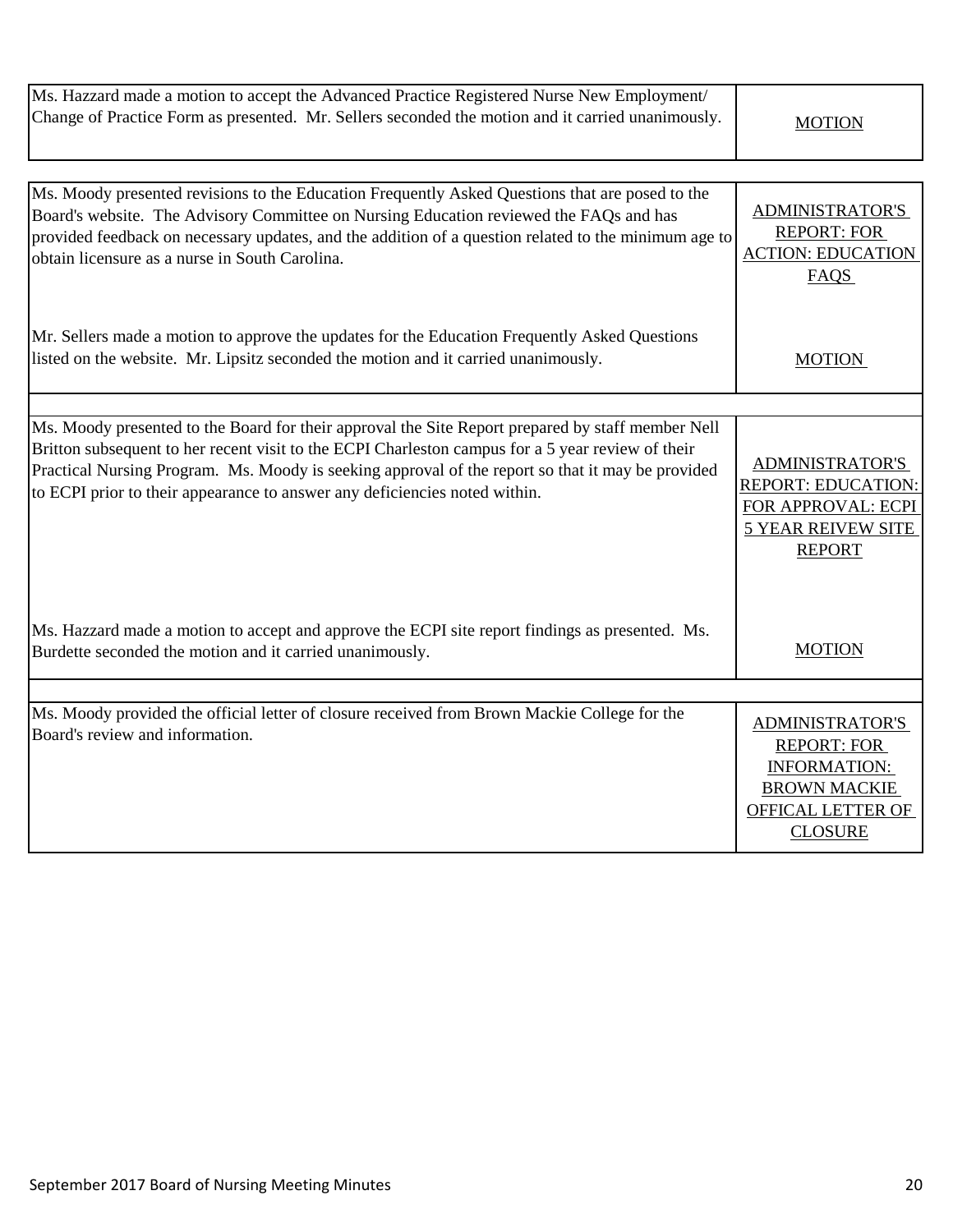| A licensee appeared before the Board subsequent to a site approval request that could not be<br>completed at the Board Staff level. The licensee is an APRN and she appeared along with her<br>proposed supervising physician, who appeared via conference call after being duly sworn in by a<br>Notary Public present in his office. After hearing the licensee's request, Ms. Hazzard made a motion<br>to approve the worksite with the following practice restrictions: no Schedule III or IV prescriptive<br>authority, that the licensee work no more than 55 hours total combined hours from all employers, that<br>the appropriate Change of Practice form be submitted to Board Staff to accurately reflect current<br>employment status, and that the licensee remain in compliance with her RPP monitoring agreement.<br>Reappearance at the January 2018 meeting is required to provide verification of compliance with the<br>practice restrictions. Mr. Sellers seconded the motion and it carried unanimously. | <b>SITE APPROVAL</b><br><b>REQUEST</b><br>(DISCIPLINE)<br>(CONFIDENTIAL)<br><b>MOTION</b> |
|-------------------------------------------------------------------------------------------------------------------------------------------------------------------------------------------------------------------------------------------------------------------------------------------------------------------------------------------------------------------------------------------------------------------------------------------------------------------------------------------------------------------------------------------------------------------------------------------------------------------------------------------------------------------------------------------------------------------------------------------------------------------------------------------------------------------------------------------------------------------------------------------------------------------------------------------------------------------------------------------------------------------------------|-------------------------------------------------------------------------------------------|
|                                                                                                                                                                                                                                                                                                                                                                                                                                                                                                                                                                                                                                                                                                                                                                                                                                                                                                                                                                                                                               |                                                                                           |
| Respondents appeared before the Board. The Board reviewed Memoranda of Agreement (MOA)<br>stipulating violations of the Nurse Practice Act to determine disciplinary actions and reviewed<br>Recommendations from Panel Hearings. The Board also reviewed Respondent requests for<br>Modification to Consent Agreements or Orders.                                                                                                                                                                                                                                                                                                                                                                                                                                                                                                                                                                                                                                                                                            | <b>HEARINGS</b><br>(DISCIPLINE)<br>(CONFIDENTIAL)                                         |
| Case number 2015-590: The Respondent appeared before the Board having executed a Memoranda<br>of Agreement for the purpose of determining disciplinary action.                                                                                                                                                                                                                                                                                                                                                                                                                                                                                                                                                                                                                                                                                                                                                                                                                                                                | <b>MOTION</b>                                                                             |
| Mr. Lipsitz made a motion to enter into Executive Session for the purpose of receiving legal counsel.<br>Ms. Hazzard seconded the motion and it carried unanimously.                                                                                                                                                                                                                                                                                                                                                                                                                                                                                                                                                                                                                                                                                                                                                                                                                                                          |                                                                                           |
| Mr. Lipsitz made a motion to leave Executive Session. Ms. Burdette seconded the motion and it<br>carried unanimously. It is noted that no official actions were taken while in Executive Session.                                                                                                                                                                                                                                                                                                                                                                                                                                                                                                                                                                                                                                                                                                                                                                                                                             |                                                                                           |
| Ms. Hazzard made a motion to accept the Memorandum of Agreement and Stipulations with the<br>issuance of the following disciplinary sanctions: a civil penalty in the amount of \$250 payable within<br>six months of the date of the Order, completion of the Medication errors and Documentation NCSBN<br>courses, and the issuance of a private reprimand. Mr. Sellers seconded the motion and it carried<br>unanimously.                                                                                                                                                                                                                                                                                                                                                                                                                                                                                                                                                                                                  |                                                                                           |
| Case number 2015-561: The Respondent appeared before the Board having executed a Stipulation of<br>Fact for the purpose of determining disciplinary action. Ms. Hazzard made a motion to accept the<br>Stipulation of Fact with the following disciplinary sanctions: completion of the Medication Errors<br>and Documentation NCSBN courses within six months of the date of the Order and the issuance of a<br>private reprimand. Ms. Burdette seconded the motion and it carried unanimously.                                                                                                                                                                                                                                                                                                                                                                                                                                                                                                                              | <b>MOTION</b>                                                                             |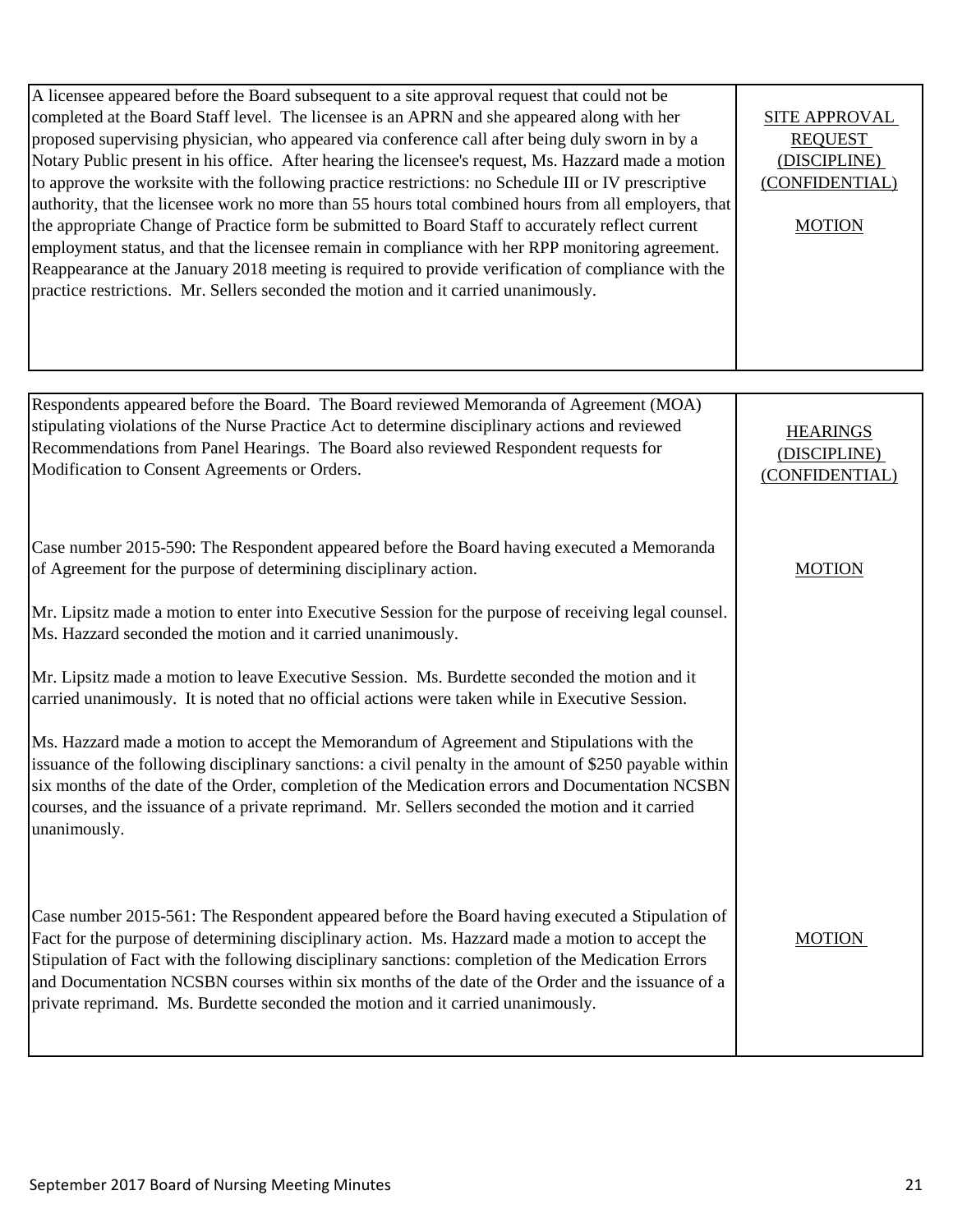| Case number 2015-536: The Respondent appeared before the Board having executed a Stipulation of<br>Fact for the purpose of determining disciplinary action. Ms. Hazzard made a motion to accept the<br>Stipulation of Fact with the following disciplinary sanctions: a civil penalty in the among of \$250 due<br>within six months of the issuance of the Order, completion of the Legal Aspects, Medication Errors,<br>Documentation and Critical Thinking NCSBN courses, and issuance of a private reprimand. Ms.<br>Burdette seconded the motion and it carried unanimously. | <b>MOTION</b>                                             |
|-----------------------------------------------------------------------------------------------------------------------------------------------------------------------------------------------------------------------------------------------------------------------------------------------------------------------------------------------------------------------------------------------------------------------------------------------------------------------------------------------------------------------------------------------------------------------------------|-----------------------------------------------------------|
|                                                                                                                                                                                                                                                                                                                                                                                                                                                                                                                                                                                   |                                                           |
| Applicants for licensure appeared before the Board. The Board reviewed matters related to RN<br>endorsement applications, APRN endorsement applications, LPN endorsement applications and<br>RN/LPN Reinstatement.                                                                                                                                                                                                                                                                                                                                                                | <b>APPLICATION</b><br><b>APPEARNCES</b><br>(CONFIDENTIAL) |
| An application for licensure as a Registered Nurse by endorsement appeared before the Board. Ms.<br>Hazzard made a motion to grant temporary licensure for the completion of Refresher Course clinical<br>and didactic portions with return to the Board within one year with demonstration of completion of<br>these requirements. Mr. Sellers seconded the motion and it carried unanimously.                                                                                                                                                                                   | <b>MOTION</b>                                             |
| An applicant for licensure as a Registered Nurse by endorsement appeared before the Board. Ms.<br>Hazzard made a motion to grant endorsement of licensure as a Registered Nurse. Mr. Lipsitz<br>seconded the motion and it carried unanimously.                                                                                                                                                                                                                                                                                                                                   | <b>MOTION</b>                                             |
| An applicant for licensure as a Registered Nurse by endorsement appeared before the Board. Ms.<br>Hazzard made a motion to grant licensure as a Registered Nurse by endorsement. Mr. Lipsitz<br>seconded the motion and it carried unanimously.                                                                                                                                                                                                                                                                                                                                   | <b>MOTION</b>                                             |
| An applicant for licensure as a Registered Nurse by endorsement appeared before the Board. Mr.<br>Sellers made a motion to grant Registered Nurse licensure by endorsement. Ms. Hazzard seconded<br>the motion and it carried unanimously.                                                                                                                                                                                                                                                                                                                                        | <b>MOTION</b>                                             |
| An applicant for licensure as a Registered Nurse by endorsement appeared before the Board. Ms.<br>Hazzard made a motion to grant licensure as a Registered Nurse by endorsement with the<br>requirement that the applicant continue compliance with RPP. Mr. Sellers seconded the motion and<br>it carried unanimously.                                                                                                                                                                                                                                                           | <b>MOTION</b>                                             |
| An applicant for licensure as a Registered Nurse by endorsement appeared before the Board. Mr.<br>Sellers made a motion to grant Registered Nurse licensure by endorsement. Ms. Hazzard seconded<br>the motion and it carried unanimously.                                                                                                                                                                                                                                                                                                                                        | <b>MOTION</b>                                             |